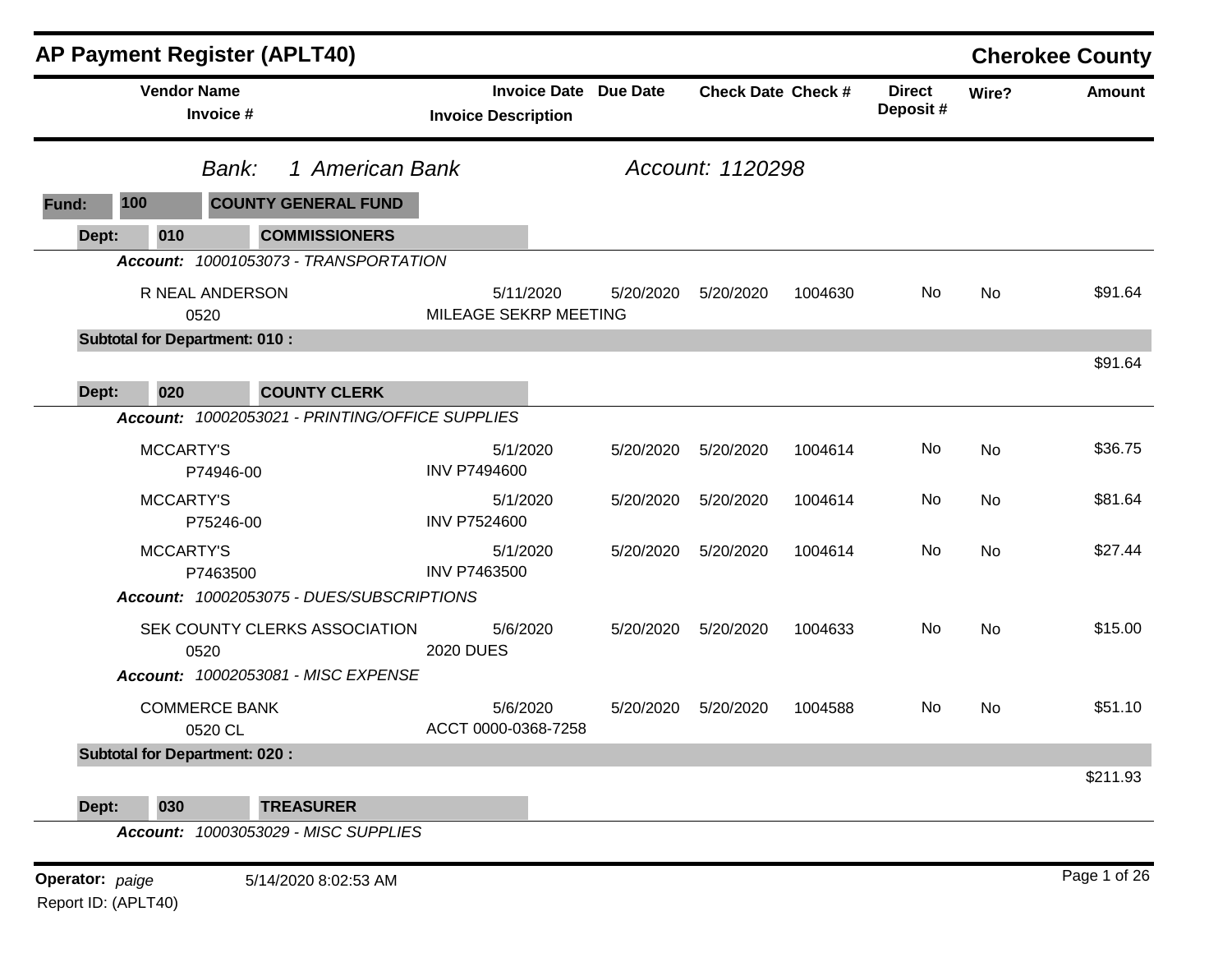|       | <b>AP Payment Register (APLT40)</b>      |                                                                        |                              |           |                           |         |                           |           | <b>Cherokee County</b> |
|-------|------------------------------------------|------------------------------------------------------------------------|------------------------------|-----------|---------------------------|---------|---------------------------|-----------|------------------------|
|       | <b>Vendor Name</b><br>Invoice #          | <b>Invoice Description</b>                                             | <b>Invoice Date Due Date</b> |           | <b>Check Date Check #</b> |         | <b>Direct</b><br>Deposit# | Wire?     | <b>Amount</b>          |
|       | CALIBRATED FORMS CO., INC<br>49268667    | INV 49268667                                                           | 5/11/2020                    | 5/20/2020 | 5/20/2020                 | 1004573 | No                        | <b>No</b> | \$175.00               |
|       | <b>COMMERCE BANK</b><br>0520 TR          | ACCT 0000-8119-9911<br>Account: 10003053079 - MAINT/REPAIRS MACH/EQUIP | 5/11/2020                    | 5/20/2020 | 5/20/2020                 | 1004589 | No.                       | <b>No</b> | \$500.01               |
|       | <b>SUMNERONE</b><br>2485129              | 5/6/2020<br>INV 2485129                                                |                              | 5/20/2020 | 5/20/2020                 | 1004638 | No                        | <b>No</b> | \$161.46               |
|       | <b>Subtotal for Department: 030:</b>     |                                                                        |                              |           |                           |         |                           |           |                        |
| Dept: | 040<br><b>ATTORNEY</b>                   |                                                                        |                              |           |                           |         |                           |           | \$836.47               |
|       |                                          | Account: 10004053021 - PRINTING/OFFICE SUPPLIES                        |                              |           |                           |         |                           |           |                        |
|       | ETTINGER'S OFFICE SUPPLY<br>5284390      | INV 5284390                                                            | 5/11/2020                    | 5/20/2020 | 5/20/2020                 | 1004597 | No                        | No        | \$103.80               |
|       | ETTINGER'S OFFICE SUPPLY<br>5257810      | INV 5257810                                                            | 5/11/2020                    | 5/20/2020 | 5/20/2020                 | 1004597 | No                        | No        | \$22.78                |
|       | <b>XEROX CORPORATION</b><br>2088722      | <b>INV 2088722</b>                                                     | 5/11/2020                    | 5/20/2020 | 5/20/2020                 | 1004649 | No                        | <b>No</b> | \$372.65               |
|       | <b>COMMERCE BANK</b><br>0520 AT          | ACCT 0001-1455-1617                                                    | 5/11/2020                    | 5/20/2020 | 5/20/2020                 | 1004588 | No.                       | No        | \$43.42                |
|       | Account: 10004053030 - GASOLINE          |                                                                        |                              |           |                           |         |                           |           |                        |
|       | <b>COMMERCE BANK</b><br>0520 AT1         | ACCT 0000-0198-5126                                                    | 5/11/2020                    | 5/20/2020 | 5/20/2020                 | 1004588 | No                        | <b>No</b> | \$37.31                |
|       | Account: 10004053089 - OTHER CONTRACTUAL |                                                                        |                              |           |                           |         |                           |           |                        |
|       | THOMSON REUTERS - WEST<br>842245013      | INV 842245013                                                          | 5/11/2020                    | 5/20/2020 | 5/20/2020                 | 1004642 | No                        | <b>No</b> | \$292.95               |
|       | <b>COMMERCE BANK</b><br>0520 AT          | ACCT 0001-1455-1617                                                    | 5/11/2020                    | 5/20/2020 | 5/20/2020                 | 1004588 | No                        | <b>No</b> | \$347.00               |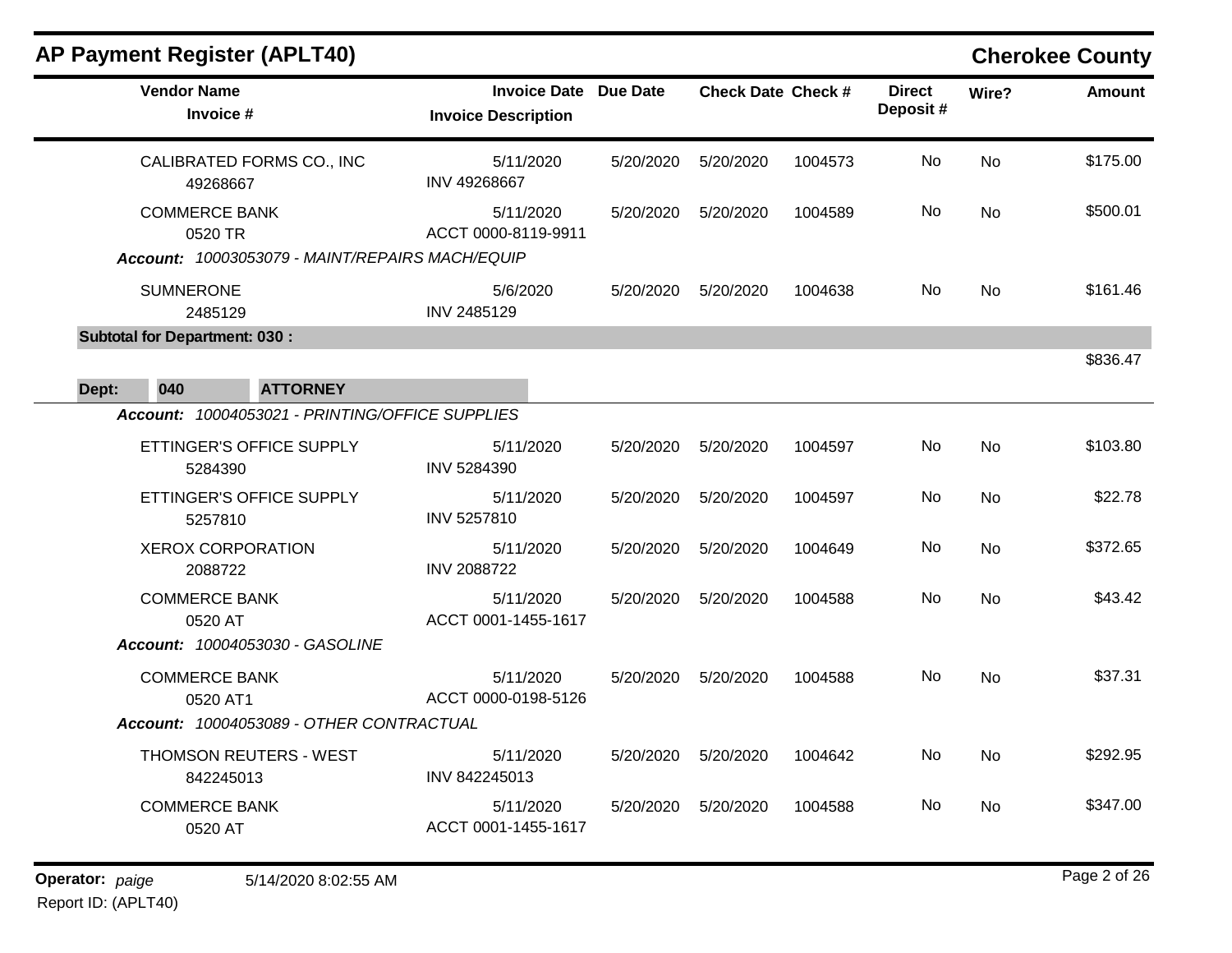|       |                                      | <b>AP Payment Register (APLT40)</b>             |                                                      |           |                           |         |                           |           | <b>Cherokee County</b> |
|-------|--------------------------------------|-------------------------------------------------|------------------------------------------------------|-----------|---------------------------|---------|---------------------------|-----------|------------------------|
|       | <b>Vendor Name</b><br>Invoice #      |                                                 | <b>Invoice Date</b><br><b>Invoice Description</b>    | Due Date  | <b>Check Date Check #</b> |         | <b>Direct</b><br>Deposit# | Wire?     | <b>Amount</b>          |
|       | <b>VERIZON WIRELESS</b>              | 9852683232                                      | 5/11/2020<br>INV 9852683232                          | 5/20/2020 | 5/20/2020                 | 1004647 | No                        | <b>No</b> | \$80.02                |
|       | <b>Subtotal for Department: 040:</b> |                                                 |                                                      |           |                           |         |                           |           |                        |
| Dept: | 060                                  | <b>SHERIFF &amp; JAIL</b>                       |                                                      |           |                           |         |                           |           | \$1,299.93             |
|       |                                      | Account: 10006053021 - PRINTING/OFFICE SUPPLIES |                                                      |           |                           |         |                           |           |                        |
|       | <b>COMMERCE BANK</b><br>0520 SH2     |                                                 | 5/7/2020<br>ACCT 0000-0268-3076                      | 5/20/2020 | 5/20/2020                 | 1004588 | No                        | <b>No</b> | \$3.27                 |
|       | <b>COMMERCE BANK</b><br>0520 SH1     |                                                 | 5/7/2020<br>ACCT 0000-0188-4600                      | 5/20/2020 | 5/20/2020                 | 1004588 | No                        | <b>No</b> | \$22.62                |
|       | 5286480                              | ETTINGER'S OFFICE SUPPLY                        | 5/7/2020<br><b>INV 5286480</b>                       | 5/20/2020 | 5/20/2020                 | 1004597 | No                        | <b>No</b> | \$88.62                |
|       | <b>QUILL CORPORATION</b><br>6407698  |                                                 | 4/30/2020<br><b>INV 6407698</b>                      | 5/20/2020 | 5/20/2020                 | 1004629 | No                        | <b>No</b> | \$277.65               |
|       | <b>COMMERCE BANK</b><br>0520 SH      |                                                 | 5/7/2020<br>ACCT 0000-0198-1946                      | 5/20/2020 | 5/20/2020                 | 1004588 | No                        | No        | \$99.70                |
|       |                                      |                                                 | Account: 10006053022 - EMPLOYEE UNIFORMS/ACCESSORIES |           |                           |         |                           |           |                        |
|       | <b>COMMERCE BANK</b><br>0520 SH4     |                                                 | 5/7/2020<br>ACCT 0000-0198-5001                      | 5/20/2020 | 5/20/2020                 | 1004588 | No                        | <b>No</b> | \$560.62               |
|       | <b>COMMERCE BANK</b><br>0520 SH2     |                                                 | 5/7/2020<br>ACCT 0000-0268-3076                      | 5/20/2020 | 5/20/2020                 | 1004588 | No                        | <b>No</b> | \$58.83                |
|       | <b>CINTAS CORP</b>                   | 8404601634                                      | 4/30/2020<br>INV 8404601634                          | 5/20/2020 | 5/20/2020                 | 1004578 | No                        | <b>No</b> | \$97.08                |
|       | <b>COMMERCE BANK</b><br>0520 SH1     |                                                 | 5/7/2020<br>ACCT 0000-0188-4600                      | 5/20/2020 | 5/20/2020                 | 1004588 | No                        | <b>No</b> | \$50.00                |
|       |                                      | Account: 10006053025 - PARTS/VEHICLE REPAIRS    |                                                      |           |                           |         |                           |           |                        |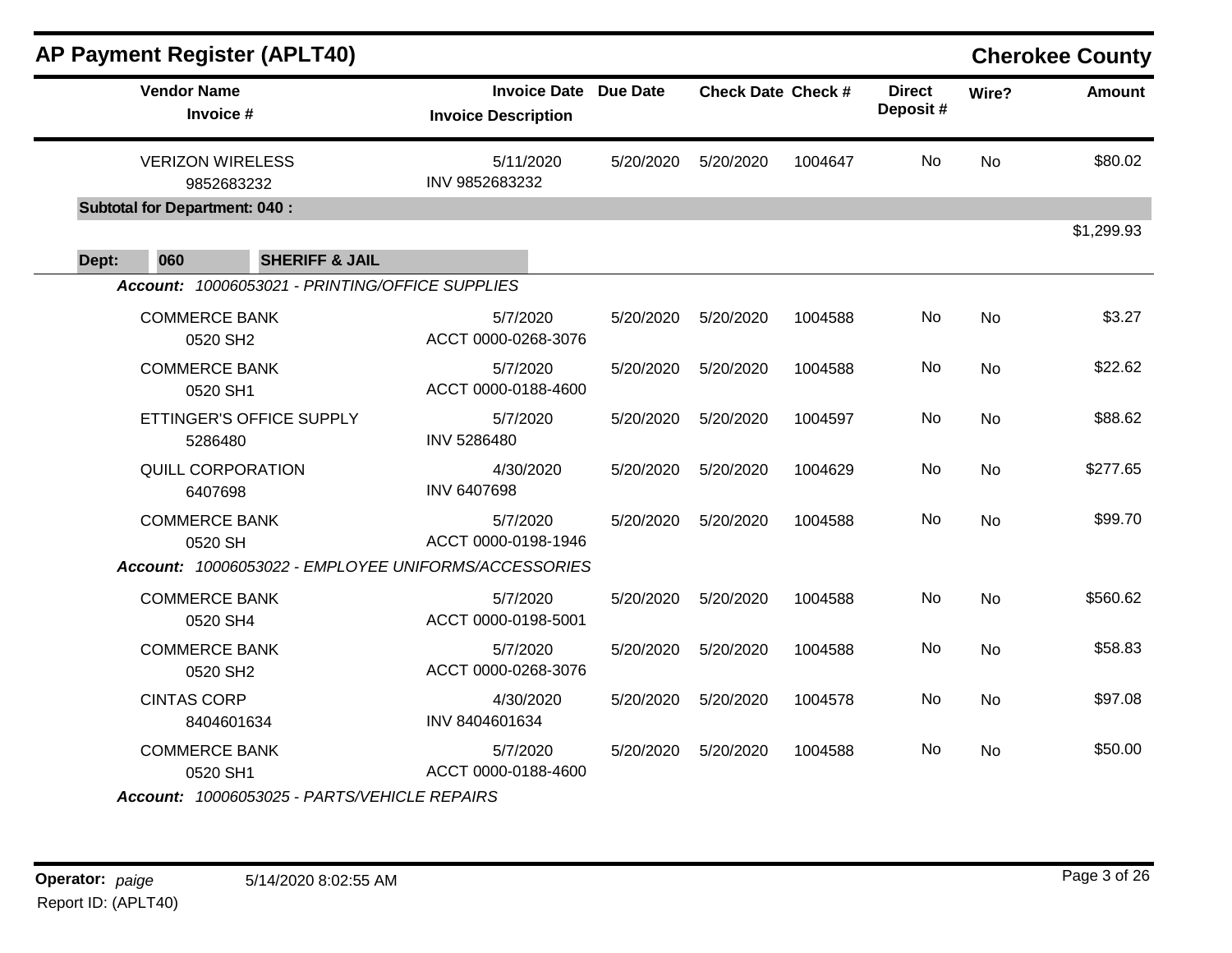| <b>AP Payment Register (APLT40)</b>        |                                                            |           |                           |         |                           |           | <b>Cherokee County</b> |
|--------------------------------------------|------------------------------------------------------------|-----------|---------------------------|---------|---------------------------|-----------|------------------------|
| <b>Vendor Name</b><br>Invoice #            | <b>Invoice Date Due Date</b><br><b>Invoice Description</b> |           | <b>Check Date Check #</b> |         | <b>Direct</b><br>Deposit# | Wire?     | <b>Amount</b>          |
| KANSASLAND TIRE OF PITTSBURG<br>2320       | 5/4/2020<br><b>INV 2320</b>                                | 5/20/2020 | 5/20/2020                 | 1004611 | No                        | <b>No</b> | \$570.92               |
| MIKE CARPINO FORD MERCURY INC<br>63789     | 4/30/2020<br><b>INV 63789</b>                              | 5/20/2020 | 5/20/2020                 | 1004618 | No                        | <b>No</b> | \$105.00               |
| NATALINIS AUTOMOTIVE<br>735077             | 5/5/2020<br><b>INV 735077</b>                              | 5/20/2020 | 5/20/2020                 | 1004621 | No                        | No        | \$81.99                |
| NATALINIS AUTOMOTIVE<br>734558             | 4/30/2020<br><b>INV 734558</b>                             | 5/20/2020 | 5/20/2020                 | 1004620 | No.                       | No.       | \$121.34               |
| NATALINIS AUTOMOTIVE<br>735019             | 5/5/2020<br><b>INV 735019</b>                              | 5/20/2020 | 5/20/2020                 | 1004620 | No                        | <b>No</b> | \$40.44                |
| NATALINIS AUTOMOTIVE<br>734500             | 4/30/2020<br><b>INV 734500</b>                             |           | 5/20/2020  5/20/2020      | 1004620 | No.                       | <b>No</b> | \$196.91               |
| NATALINIS AUTOMOTIVE<br>734473             | 4/30/2020<br><b>INV 734473</b>                             | 5/20/2020 | 5/20/2020                 | 1004620 | No                        | <b>No</b> | \$12.20                |
| <b>HOLLAND ALIGNMENT</b><br>186678         | 4/30/2020<br><b>INV 186678</b>                             | 5/20/2020 | 5/20/2020                 | 1004606 | No.                       | No        | \$130.95               |
| MIKE CARPINO FORD MERCURY INC<br>113070    | 4/30/2020<br><b>INV 113070</b>                             | 5/20/2020 | 5/20/2020                 | 1004618 | No.                       | <b>No</b> | \$283.49               |
| Account: 10006053028 - COMPUTER SUPPLIES   |                                                            |           |                           |         |                           |           |                        |
| <b>COMMERCE BANK</b><br>0520 SH4           | 5/7/2020<br>ACCT 0000-0198-5001                            |           | 5/20/2020   5/20/2020     | 1004588 | No                        | <b>No</b> | \$173.09               |
| Account: 10006053040 - JANITORIAL SUPPLIES |                                                            |           |                           |         |                           |           |                        |
| HENRY KRAFT INC<br>302697                  | 4/30/2020<br><b>INV 302697</b>                             | 5/20/2020 | 5/20/2020                 | 1004604 | No.                       | <b>No</b> | \$616.71               |
| <b>HENRY KRAFT INC</b><br>303348           | 5/11/2020<br><b>INV 303348</b>                             |           | 5/20/2020   5/20/2020     | 1004604 | No                        | No        | \$697.32               |
| Account: 10006053068 - OTHER COMMODITIES   |                                                            |           |                           |         |                           |           |                        |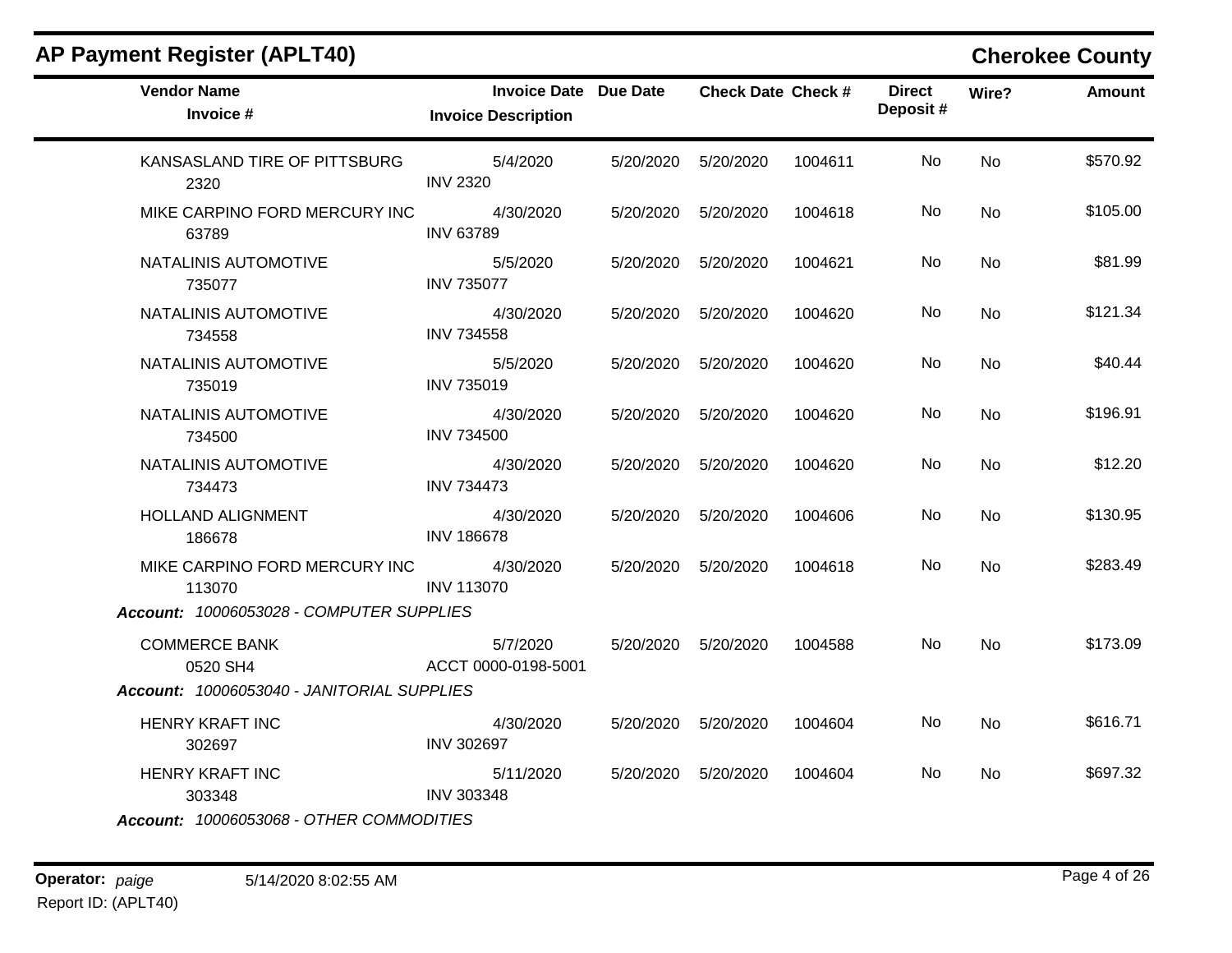| <b>AP Payment Register (APLT40)</b>                                               |                                                            |           |                           |         |                           |           | <b>Cherokee County</b> |
|-----------------------------------------------------------------------------------|------------------------------------------------------------|-----------|---------------------------|---------|---------------------------|-----------|------------------------|
| <b>Vendor Name</b><br>Invoice #                                                   | <b>Invoice Date Due Date</b><br><b>Invoice Description</b> |           | <b>Check Date Check #</b> |         | <b>Direct</b><br>Deposit# | Wire?     | <b>Amount</b>          |
| <b>TAYLOR LUDWIG</b><br>0520                                                      | 4/30/2020<br><b>REIMB/DOG FOOD</b>                         | 5/20/2020 | 5/20/2020                 | 1004639 | No                        | <b>No</b> | \$52.31                |
| FARMERS COOPERATIVE ASSOCIATION<br>273646                                         | 4/30/2020<br><b>INV 273646</b>                             | 5/20/2020 | 5/20/2020                 | 1004600 | No.                       | <b>No</b> | \$27.52                |
| <b>COMMERCE BANK</b><br>0520 SH1                                                  | 5/7/2020<br>ACCT 0000-0188-4600                            | 5/20/2020 | 5/20/2020                 | 1004588 | No.                       | <b>No</b> | \$62.14                |
| Account: 10006053072 - GAS, ELECTRIC, WATER<br><b>CITY OF COLUMBUS</b><br>0502 SH | 5/5/2020<br>ACCT 09-52410-01                               | 5/20/2020 | 5/20/2020                 | 1004582 | No                        | <b>No</b> | \$120.00               |
| KANSAS GAS SERVICE<br>0520 SH                                                     | 5/11/2020<br>ACCT 510401545 1674911 36                     | 5/20/2020 | 5/20/2020                 | 1004610 | No                        | No        | \$293.32               |
| SERVICE RECYCLING, LLC<br>R1930                                                   | 5/7/2020<br><b>INV R1930</b>                               | 5/20/2020 | 5/20/2020                 | 1004634 | No                        | <b>No</b> | \$45.00                |
| Account: 10006053073 - TRANSPORTATION                                             |                                                            |           |                           |         |                           |           |                        |
| <b>COMMERCE BANK</b><br>0520 SH2                                                  | 5/7/2020<br>ACCT 0000-0268-3076                            | 5/20/2020 | 5/20/2020                 | 1004588 | No                        | <b>No</b> | \$83.59                |
| Account: 10006053074 - TELEPHONE BILLS                                            |                                                            |           |                           |         |                           |           |                        |
| CRAW-KAN TELEPHONE COOPERATIVE INC<br>0520 SH                                     | 5/5/2020<br>ACCT 121787                                    | 5/20/2020 | 5/20/2020                 | 1004593 | No                        | <b>No</b> | \$37.82                |
| AT&T<br>0520 SH                                                                   | 5/11/2020<br>ACCT 0574120295001                            | 5/20/2020 | 5/20/2020                 | 1004568 | No                        | <b>No</b> | \$43.74                |
| AT&T<br>0520                                                                      | 4/30/2020<br>ACCT 0305179815001                            | 5/20/2020 | 5/20/2020                 | 1004568 | No                        | <b>No</b> | \$18.31                |
| <b>CENTURYLINK</b><br>0520 SH                                                     | 5/11/2020<br>ACCT 314237715                                | 5/20/2020 | 5/20/2020                 | 1004575 | No                        | <b>No</b> | \$86.70                |
| <b>COLUMBUS TELEPHONE COMPANY</b><br>0520 SH                                      | 5/7/2020<br>ACCT 171                                       | 5/20/2020 | 5/20/2020                 | 1004587 | No                        | No.       | \$46.47                |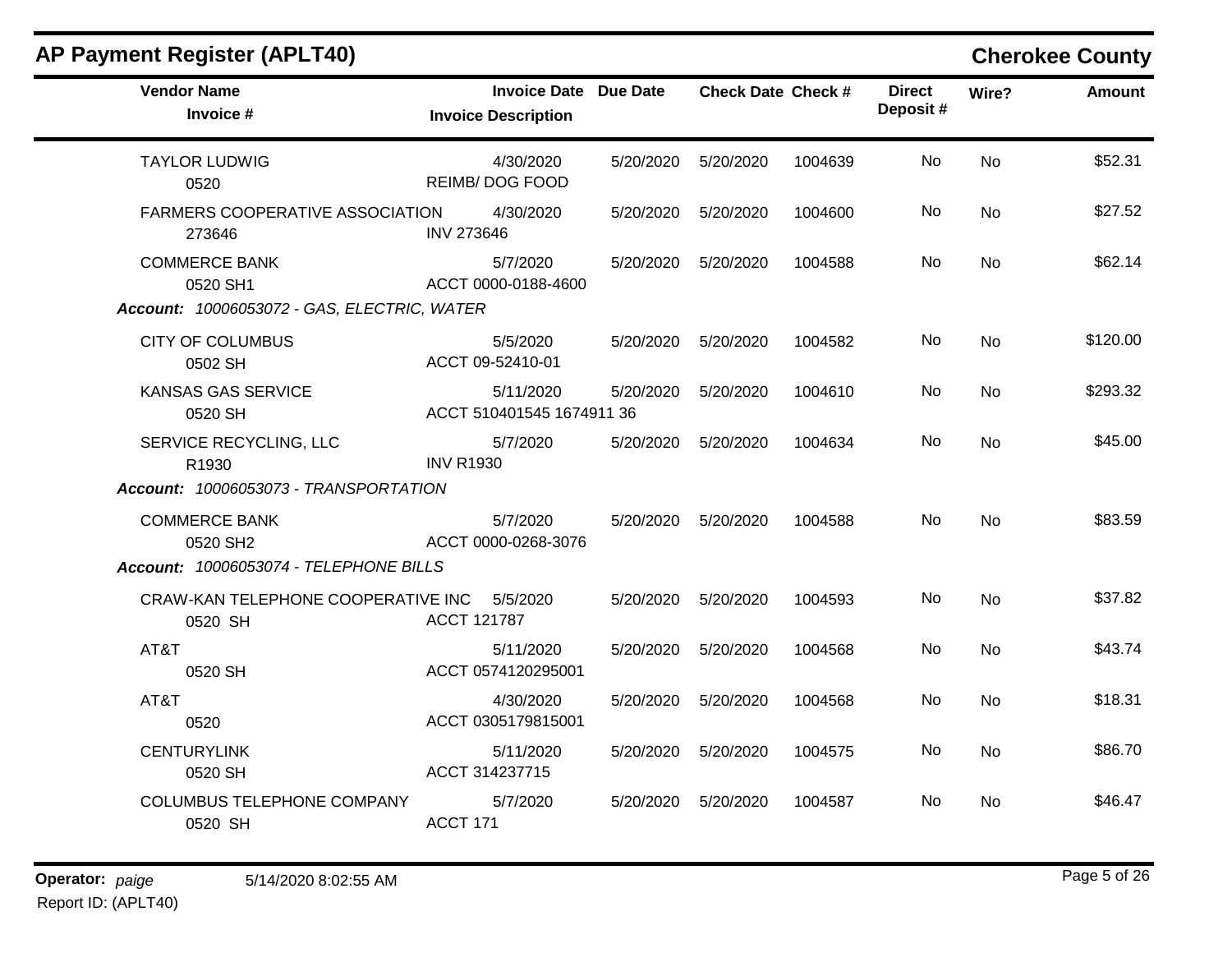| <b>AP Payment Register (APLT40)</b>                                       |                   |                                                            |           |                           |         |                           |           | <b>Cherokee County</b> |
|---------------------------------------------------------------------------|-------------------|------------------------------------------------------------|-----------|---------------------------|---------|---------------------------|-----------|------------------------|
| <b>Vendor Name</b><br>Invoice #                                           |                   | <b>Invoice Date Due Date</b><br><b>Invoice Description</b> |           | <b>Check Date Check #</b> |         | <b>Direct</b><br>Deposit# | Wire?     | <b>Amount</b>          |
| Account: 10006053080 - MAINTENANCE/BLDGS & GROUNDS                        |                   |                                                            |           |                           |         |                           |           |                        |
| <b>SMC ELECTRIC SUPPLY</b><br>50355574                                    |                   | 4/30/2020<br>INV 50355574-00                               | 5/20/2020 | 5/20/2020                 | 1004635 | No                        | <b>No</b> | \$122.23               |
| OFFICE OF THE STATE FIRE MARSHAL<br>470373                                | <b>INV 470373</b> | 4/30/2020                                                  | 5/20/2020 | 5/20/2020                 | 1004625 | No                        | No        | \$400.00               |
| TRUE VALUE COLUMBUS<br>A405153                                            |                   | 5/5/2020<br><b>TRANS A405153</b>                           | 5/20/2020 | 5/20/2020                 | 1004643 | No                        | <b>No</b> | \$21.98                |
| <b>CINTAS FIRE PROTECTION</b><br>OD74568011                               |                   | 5/7/2020<br>INV OD74568011                                 | 5/20/2020 | 5/20/2020                 | 1004579 | No                        | No        | \$561.08               |
| TRUE VALUE COLUMBUS<br>A405955                                            |                   | 5/7/2020<br><b>TRANS A405955</b>                           | 5/20/2020 | 5/20/2020                 | 1004643 | No                        | <b>No</b> | \$108.24               |
| TRUE VALUE COLUMBUS<br>A405687                                            |                   | 5/5/2020<br><b>TRANS A405687</b>                           | 5/20/2020 | 5/20/2020                 | 1004643 | No.                       | <b>No</b> | \$54.97                |
| <b>COMMERCE BANK</b><br>0520 SH2                                          |                   | 5/7/2020<br>ACCT 0000-0268-3076                            | 5/20/2020 | 5/20/2020                 | 1004588 | <b>No</b>                 | <b>No</b> | \$43.69                |
| TRUE VALUE COLUMBUS<br>A404767                                            |                   | 4/30/2020<br><b>TRANS A404767</b>                          | 5/20/2020 | 5/20/2020                 | 1004643 | No                        | <b>No</b> | \$35.65                |
| TRUE VALUE COLUMBUS<br>A404711                                            |                   | 4/30/2020<br><b>TRANS A404711</b>                          | 5/20/2020 | 5/20/2020                 | 1004643 | No                        | <b>No</b> | \$31.44                |
| NATALINIS AUTOMOTIVE<br>734548                                            | <b>INV 734548</b> | 4/30/2020                                                  | 5/20/2020 | 5/20/2020                 | 1004620 | No                        | <b>No</b> | \$9.60                 |
| <b>COMMERCE BANK</b><br>0520 SH3<br>Account: 10006053786 - INMATE MEDICAL |                   | 5/7/2020<br>ACCT 0000-0205-1464                            | 5/20/2020 | 5/20/2020                 | 1004588 | No                        | <b>No</b> | \$35.61                |
| ADVANCED CORRECTIONAL HEALTHCARE,<br>95986                                | <b>INV 95986</b>  | 5/5/2020                                                   | 5/20/2020 | 5/20/2020                 | 1004565 | No.                       | <b>No</b> | \$3,760.02             |

### **Operator:** paige 5/14/2020 8:02:55 AM **Page 6 of 26** *Page 6 of 26 Page 6 of 26* Report ID: (APLT40)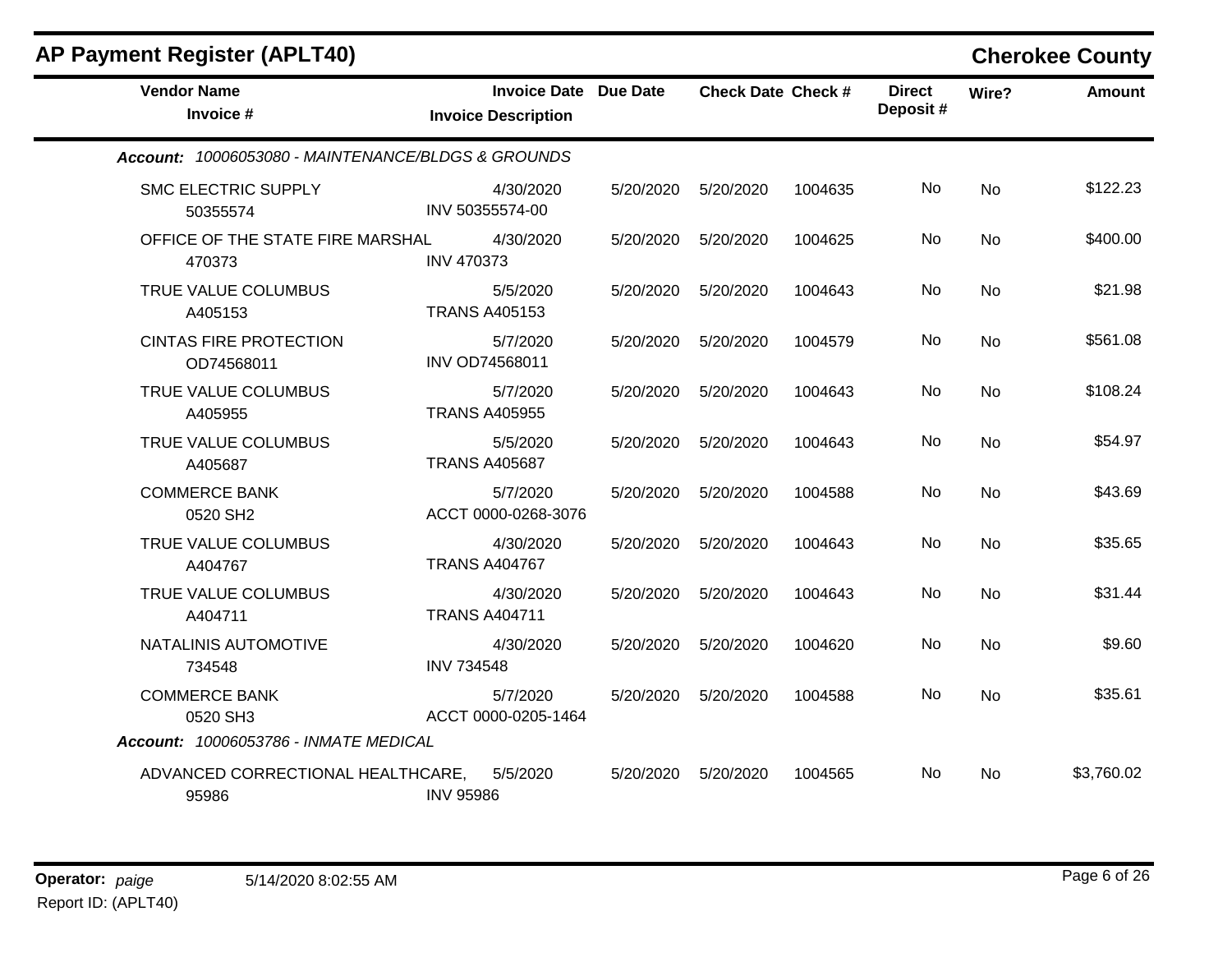### **AP Payment Register (APLT40) Cherokee County Vendor Name Invoice Date Due Date Check Date Invoice # Check Date Check # Invoice Description Direct Wire? Amount Deposit #** MERCY COLUMBUS  $0522$   $C<sub>122</sub>$ 4/30/2020 5/20/2020 5/20/2020 1004615 No \$91.74 ACCT 9400003942100/NEGOT. RATE No MERCY COLUMBUS No

| טווט ∠∠ט                                      |                    | AUUT 3400000942100/NLUUT.IMIL               |           |           |         |     |           |             |
|-----------------------------------------------|--------------------|---------------------------------------------|-----------|-----------|---------|-----|-----------|-------------|
| <b>MERCY COLUMBUS</b><br>0520 SH              |                    | 4/30/2020<br>ACCT 9400003989901/NEGOT, RATE | 5/20/2020 | 5/20/2020 | 1004615 | No  | <b>No</b> | \$74.59     |
| <b>MERCY COLUMBUS</b><br>0520 SH6             |                    | 4/30/2020<br>ACCT 9400003946501             | 5/20/2020 | 5/20/2020 | 1004615 | No  | <b>No</b> | \$109.85    |
| <b>MERCY COLUMBUS</b><br>0520 SH <sub>2</sub> |                    | 4/30/2020<br>ACCT 9400004003300/NEGOT. RATE | 5/20/2020 | 5/20/2020 | 1004615 | No  | No        | \$91.29     |
| ADVANCED CORRECTIONAL HEALTHCARE,<br>94033    | <b>INV 94033</b>   | 4/30/2020                                   | 5/20/2020 | 5/20/2020 | 1004565 | No  | <b>No</b> | \$3,657.60  |
| <b>MERCY COLUMBUS</b><br>0520 SH4             |                    | 4/30/2020<br>ACCT 9400003946500/NEGOT, RATE | 5/20/2020 | 5/20/2020 | 1004615 | No  | <b>No</b> | \$298.02    |
| <b>MERCY COLUMBUS</b><br>0520 SH1             |                    | 4/30/2020<br>ACCT 9400004003301/NEGOT. RATE | 5/20/2020 | 5/20/2020 | 1004615 | No. | <b>No</b> | \$74.59     |
| <b>WELLPATH LLC</b><br>0064716                | <b>INV 0064716</b> | 4/30/2020                                   | 5/20/2020 | 5/20/2020 | 1004648 | No  | <b>No</b> | \$126.00    |
| EVAN'S HEALTH MART DRUG<br>0520               |                    | 5/11/2020<br><b>INMATE MEDICAL</b>          | 5/20/2020 | 5/20/2020 | 1004598 | No  | <b>No</b> | \$93.33     |
| <b>MERCY COLUMBUS</b><br>0520                 |                    | 4/30/2020<br>ACCT 9400003989903/NEGOT RATE  | 5/20/2020 | 5/20/2020 | 1004615 | No. | No        | \$58.69     |
| <b>Subtotal for Department: 060:</b>          |                    |                                             |           |           |         |     |           |             |
|                                               |                    |                                             |           |           |         |     |           | \$15,065.88 |

| Dept:    | 070 | <b>DISTRICT COURT</b>           |           |           |           |         |    |    |
|----------|-----|---------------------------------|-----------|-----------|-----------|---------|----|----|
| Account: |     | 10007053089 - OTHER CONTRACTUAL |           |           |           |         |    |    |
|          |     | TEEL INSURANCE AGENCY INC       | 5/11/2020 | 5/20/2020 | 5/20/2020 | 1004640 | No | Nc |

TEEL INSURANCE AGENCY INC 334 5/11/2020 5/20/2020 5/20/2020 1004640 No \$50.00 INV 334

*Account: 10007053093 - OFFICE FURNITURE/EQUIP*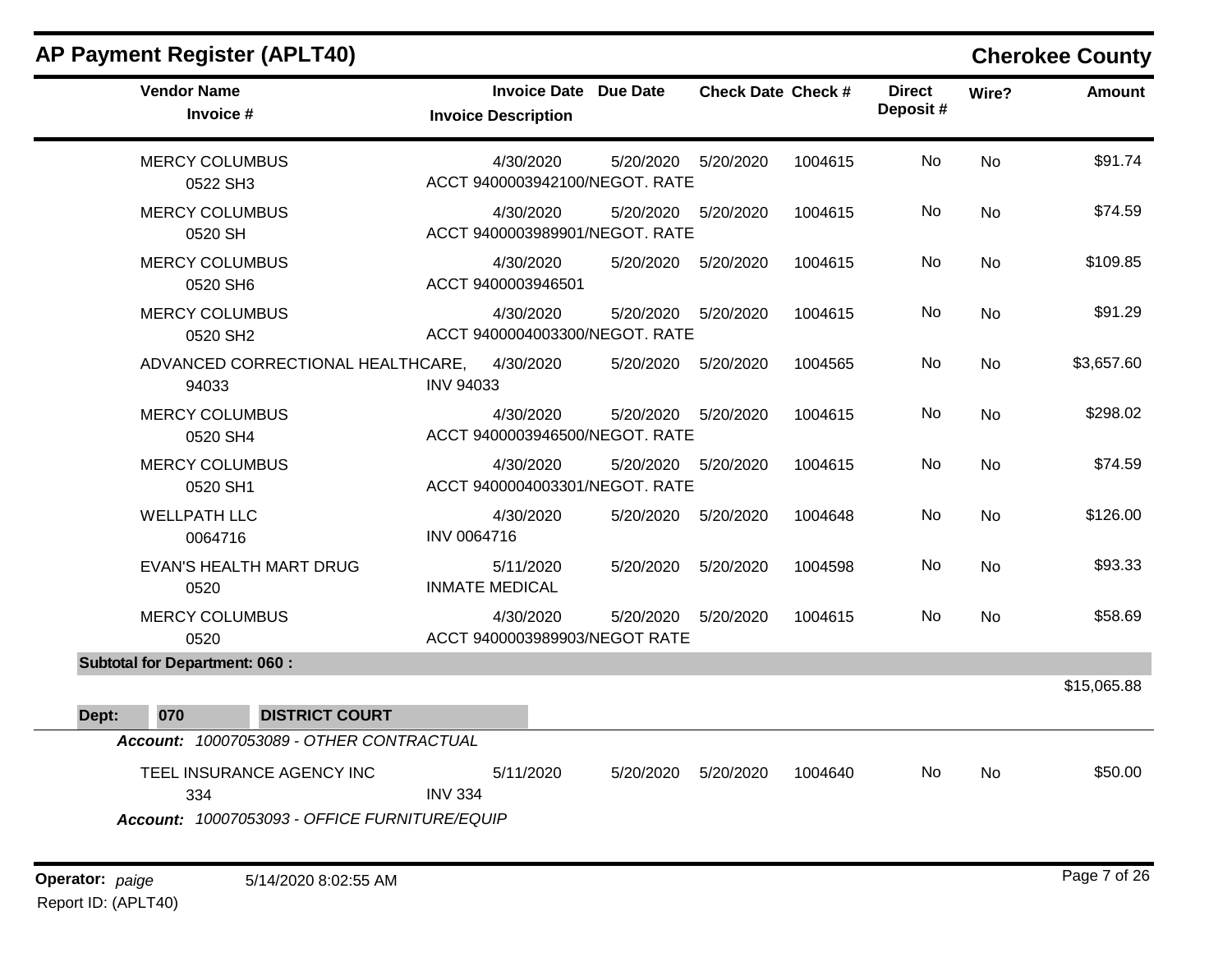|       |                    | <b>AP Payment Register (APLT40)</b>                                                 |                                                      |           |                           |         |                           |           | <b>Cherokee County</b> |
|-------|--------------------|-------------------------------------------------------------------------------------|------------------------------------------------------|-----------|---------------------------|---------|---------------------------|-----------|------------------------|
|       | <b>Vendor Name</b> | Invoice #                                                                           | Invoice Date Due Date<br><b>Invoice Description</b>  |           | <b>Check Date Check #</b> |         | <b>Direct</b><br>Deposit# | Wire?     | <b>Amount</b>          |
|       |                    | SAMUEL J MARSH<br>0520                                                              | 5/11/2020<br>REIMBURSEMENT/FAX AND ZOOM              | 5/20/2020 | 5/20/2020                 | 1004632 | No                        | <b>No</b> | \$490.28               |
| Dept: | 080                | <b>Subtotal for Department: 070:</b><br><b>COURTHOUSE</b>                           |                                                      |           |                           |         |                           |           | \$540.28               |
|       |                    | Account: 10008053030 - GASOLINE                                                     |                                                      |           |                           |         |                           |           |                        |
|       |                    | <b>COMMERCE BANK</b><br>0520<br>Account: 10008053040 - JANITORIAL SUPPLIES          | 5/6/2020<br>ACCT 0000-00065-3741                     | 5/20/2020 | 5/20/2020                 | 1004588 | No                        | <b>No</b> | \$3.00                 |
|       | <b>CINTAS #459</b> | 4049764421<br>Account: 10008053042 - BREAKROOM SUPPLIES                             | 5/6/2020<br>INV 4049764421                           | 5/20/2020 | 5/20/2020                 | 1004577 | No.                       | <b>No</b> | \$32.70                |
|       |                    | <b>CULLIGAN OF JOPLIN</b><br>165177                                                 | 5/4/2020<br><b>INV 164577</b>                        | 5/20/2020 | 5/20/2020                 | 1004594 | No.                       | <b>No</b> | \$19.60                |
|       |                    | <b>CULLIGAN OF JOPLIN</b><br>166172<br>Account: 10008053072 - GAS, ELECTRIC, WATER  | 5/4/2020<br><b>INV 166172</b>                        | 5/20/2020 | 5/20/2020                 | 1004594 | No                        | <b>No</b> | \$6.50                 |
|       |                    | KANSAS GAS SERVICE<br>0520 CH<br>Account: 10008053080 - MAINTENANCE/BLDGS & GROUNDS | 5/11/2020<br>ACCT 510241094 1188724 27               | 5/20/2020 | 5/20/2020                 | 1004610 | No.                       | <b>No</b> | \$114.17               |
|       |                    | <b>BARBARA S BILKE</b><br>0520<br>Account: 10008053083 - EQUIPMENT LEASE/RENTAL     | 4/30/2020<br>REIMB FOR PURCHASE OF SIGN HOLDER/POSTS | 5/20/2020 | 5/20/2020                 | 1004569 | No                        | <b>No</b> | \$176.94               |
|       |                    | <b>CULLIGAN OF JOPLIN</b><br>166404<br>Account: 10008053089 - OTHER CONTRACTUAL     | 5/11/2020<br><b>INV 166404</b>                       | 5/20/2020 | 5/20/2020                 | 1004594 | No.                       | No.       | \$13.40                |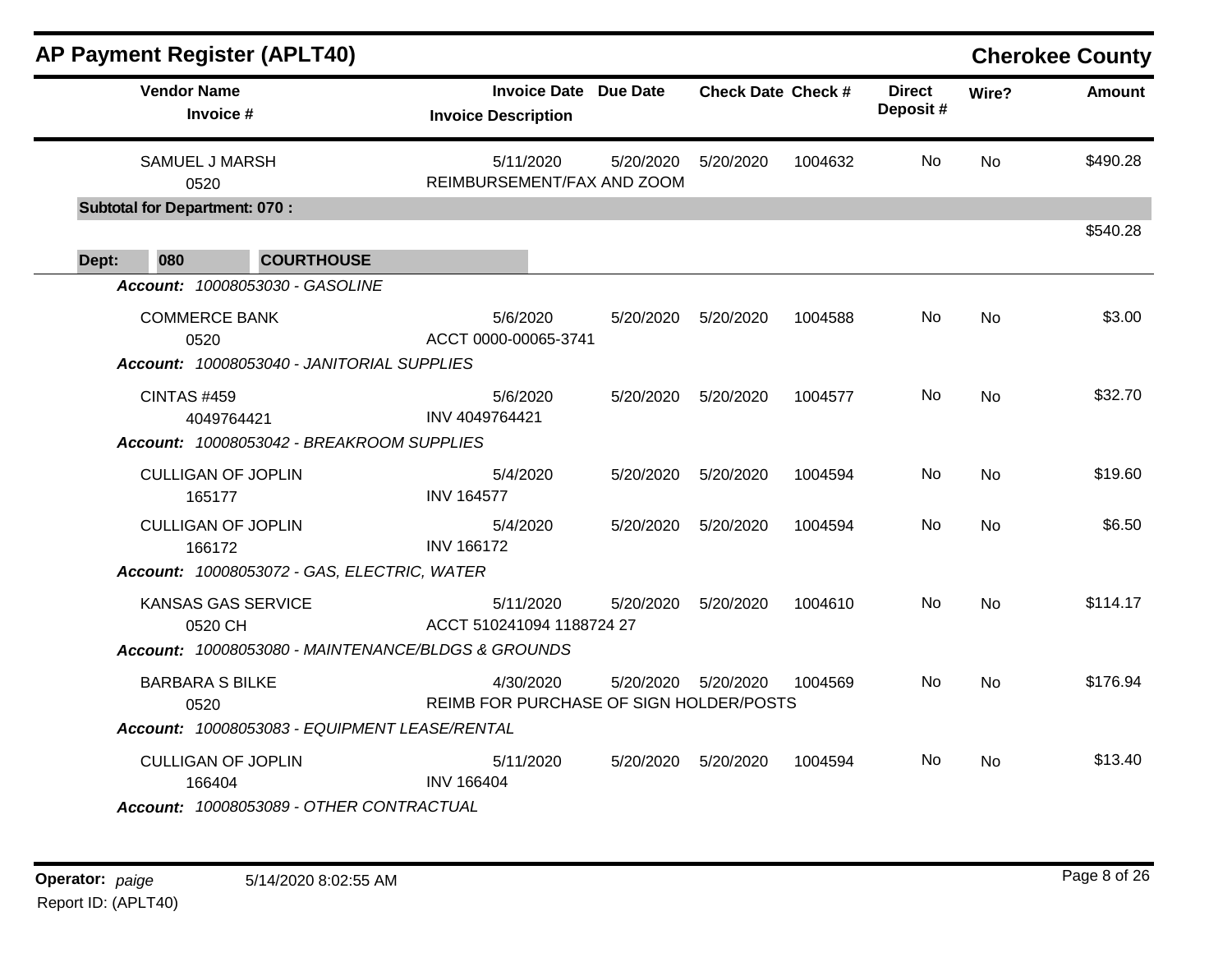| <b>AP Payment Register (APLT40)</b>           |                                                   |           |                           |         |                           |           | <b>Cherokee County</b> |
|-----------------------------------------------|---------------------------------------------------|-----------|---------------------------|---------|---------------------------|-----------|------------------------|
| <b>Vendor Name</b><br>Invoice #               | <b>Invoice Date</b><br><b>Invoice Description</b> | Due Date  | <b>Check Date Check #</b> |         | <b>Direct</b><br>Deposit# | Wire?     | <b>Amount</b>          |
| <b>CRAWFORD COUNTY CLERK</b><br>0520          | 5/6/2020<br>DISTRICT CORONER'S SALARE, APRIL      |           | 5/20/2020 5/20/2020       | 1004591 | No                        | <b>No</b> | \$903.34               |
| <b>COMMERCE BANK</b><br>0520 CH               | 5/6/2020<br>ACCT 8000-0009-9021                   |           | 5/20/2020 5/20/2020       | 1004588 | No                        | <b>No</b> | \$88.39                |
| <b>Subtotal for Department: 080:</b>          |                                                   |           |                           |         |                           |           |                        |
| 090<br><b>EMERGENCY PREPAREDNESS</b><br>Dept: |                                                   |           |                           |         |                           |           | \$1,358.04             |
| Account: 10009053025 - PARTS/VEHICLE REPAIRS  |                                                   |           |                           |         |                           |           |                        |
| NATALINIS AUTOMOTIVE<br>734549                | 4/30/2020<br><b>INV 734549</b>                    | 5/20/2020 | 5/20/2020                 | 1004620 | No                        | <b>No</b> | \$32.61                |
| Account: 10009053029 - MISC SUPPLIES          |                                                   |           |                           |         |                           |           |                        |
| HENRY KRAFT INC<br>302696                     | 4/30/2020<br><b>INV 302696</b>                    |           | 5/20/2020   5/20/2020     | 1004604 | No                        | <b>No</b> | \$594.80               |
| Account: 10009053030 - GASOLINE               |                                                   |           |                           |         |                           |           |                        |
| <b>COMMERCE BANK</b><br>0520 EP               | 5/11/2020<br>ACCT 0000-0088-8099                  | 5/20/2020 | 5/20/2020                 | 1004588 | No                        | <b>No</b> | \$21.90                |
| Account: 10009053072 - GAS, ELECTRIC, WATER   |                                                   |           |                           |         |                           |           |                        |
| EMPIRE DISTRICT ELECTRIC COMPANY<br>0520      | 4/30/2020<br>ACCT 12203-60-1                      | 5/20/2020 | 5/20/2020                 | 1004596 | No                        | <b>No</b> | \$107.86               |
| HEARTLAND ELECTRIC COOPERATIVE INC<br>0520    | 5/4/2020<br>ACCT 50891200                         | 5/20/2020 | 5/20/2020                 | 1004603 | No                        | <b>No</b> | \$49.35                |
| <b>EVERGY</b><br>0520                         | 5/11/2020<br>ACCT 2457329745                      | 5/20/2020 | 5/20/2020                 | 1004599 | No.                       | No        | \$33.23                |
| <b>Subtotal for Department: 090:</b>          |                                                   |           |                           |         |                           |           |                        |
|                                               |                                                   |           |                           |         |                           |           | \$839.75               |
|                                               |                                                   |           |                           |         |                           |           |                        |

**Dept: 150 COMPUTER PROGRAMMING**

*Account: 10015053079 - MAINT/REPAIRS MACH/EQUIP*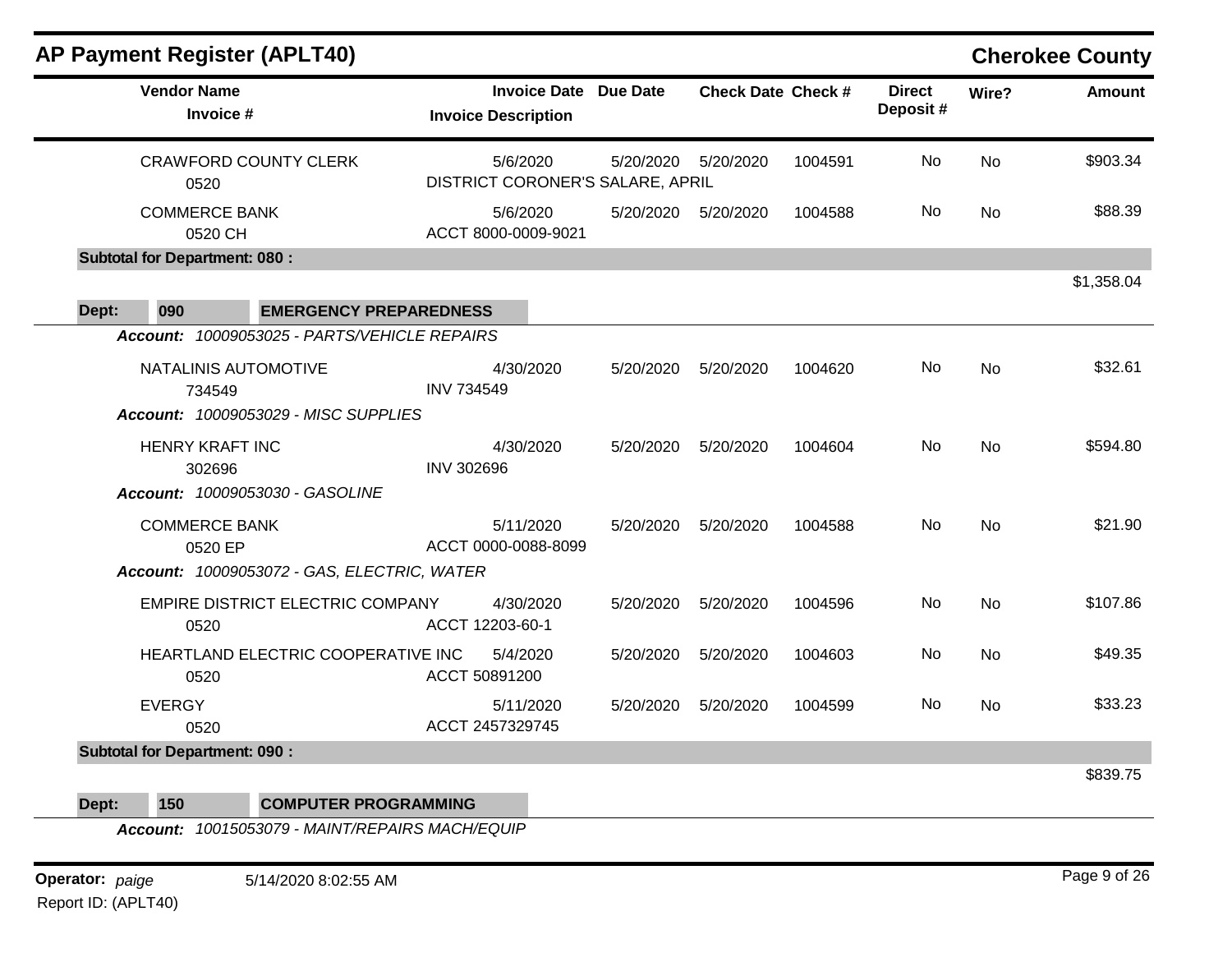|                 |                                      | <b>AP Payment Register (APLT40)</b>         |                                                   |                 |                           |         |                           |           | <b>Cherokee County</b> |
|-----------------|--------------------------------------|---------------------------------------------|---------------------------------------------------|-----------------|---------------------------|---------|---------------------------|-----------|------------------------|
|                 | <b>Vendor Name</b><br>Invoice #      |                                             | <b>Invoice Date</b><br><b>Invoice Description</b> | <b>Due Date</b> | <b>Check Date Check #</b> |         | <b>Direct</b><br>Deposit# | Wire?     | Amount                 |
|                 | <b>STRONGHOLD DATA</b><br>32576      |                                             | 5/1/2020<br><b>INV 32576</b>                      | 5/20/2020       | 5/20/2020                 | 1004637 | No                        | <b>No</b> | \$4,768.30             |
|                 |                                      | Account: 10015053089 - OTHER CONTRACTUAL    |                                                   |                 |                           |         |                           |           |                        |
|                 | NEX-TECH<br>0520                     |                                             | 5/4/2020<br>ACCT 403167                           | 5/20/2020       | 5/20/2020                 | 1004623 | No                        | <b>No</b> | \$2.50                 |
|                 | <b>Subtotal for Department: 150:</b> |                                             |                                                   |                 |                           |         |                           |           |                        |
| Dept:           | 190                                  | 911 MAPPING                                 |                                                   |                 |                           |         |                           |           | \$4,770.80             |
|                 |                                      | Account: 10019053075 - DUES/SUBSCRIPTIONS   |                                                   |                 |                           |         |                           |           |                        |
|                 | <b>COMMERCE BANK</b><br>0520 911     |                                             | 5/6/2020<br>ACCT 0000-0065-3725                   | 5/20/2020       | 5/20/2020                 | 1004588 | No                        | No        | \$37.50                |
|                 | <b>Subtotal for Department: 190:</b> |                                             |                                                   |                 |                           |         |                           |           |                        |
| Dept:           | 210                                  | <b>GIS INFO HANDLING SYSTEM</b>             |                                                   |                 |                           |         |                           |           | \$37.50                |
|                 |                                      | Account: 10021053089 - OTHER CONTRACTUAL    |                                                   |                 |                           |         |                           |           |                        |
|                 | <b>RODNEY SANDERS</b><br>20200402    |                                             | 5/6/2020<br>INV 2020-04-02                        | 5/20/2020       | 5/20/2020                 | 1004631 | No                        | <b>No</b> | \$2,054.07             |
|                 | <b>Subtotal for Department: 210:</b> |                                             |                                                   |                 |                           |         |                           |           |                        |
| Dept:           | 500                                  | <b>SOLID WASTE RECYCLING</b>                |                                                   |                 |                           |         |                           |           | \$2,054.07             |
|                 |                                      | Account: 10050053502 - SOLID WASTE EXPENSES |                                                   |                 |                           |         |                           |           |                        |
|                 | 042520D                              | SOUTHEAST KANSAS RECYCLING, INC             | 5/1/2020<br><b>INV 042520D</b>                    | 5/20/2020       | 5/20/2020                 | 1004636 | No                        | No        | \$1,200.00             |
|                 | <b>Subtotal for Department: 500:</b> |                                             |                                                   |                 |                           |         |                           |           |                        |
|                 | <b>Subtotal for Fund: 100:</b>       |                                             |                                                   |                 |                           |         |                           |           | \$1,200.00             |
|                 |                                      |                                             |                                                   |                 |                           |         |                           |           | \$28,306.29            |
| Operator: paige |                                      | 5/14/2020 8:02:55 AM                        |                                                   |                 |                           |         |                           |           | Page 10 of 26          |

Report ID: (APLT40)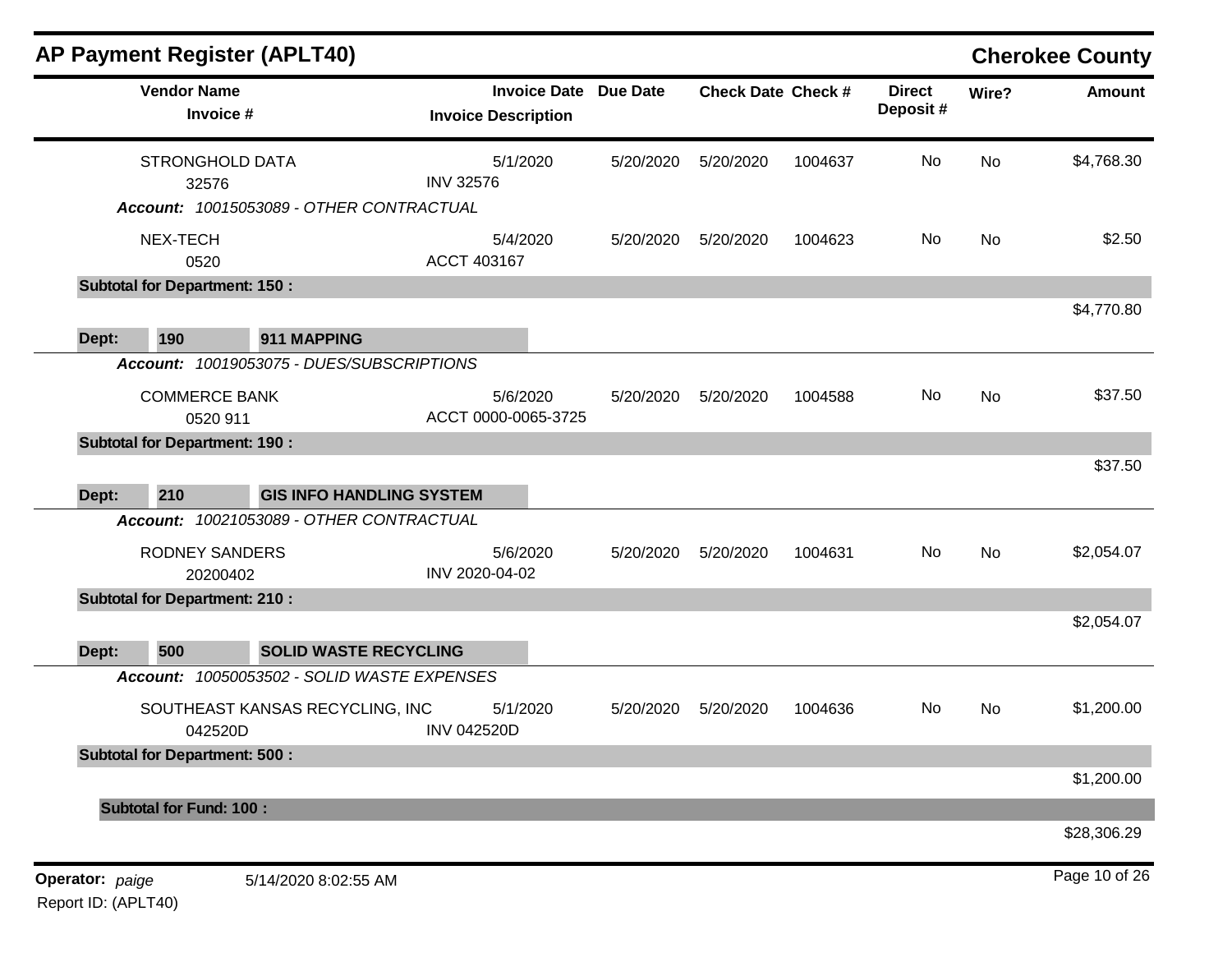|                 |                 | <b>AP Payment Register (APLT40)</b>      |                                                            |           |                           |         |                           |       | <b>Cherokee County</b> |
|-----------------|-----------------|------------------------------------------|------------------------------------------------------------|-----------|---------------------------|---------|---------------------------|-------|------------------------|
|                 |                 | <b>Vendor Name</b><br>Invoice #          | <b>Invoice Date Due Date</b><br><b>Invoice Description</b> |           | <b>Check Date Check #</b> |         | <b>Direct</b><br>Deposit# | Wire? | <b>Amount</b>          |
| Fund:           | 103             | <b>TECHNOLOGY FUND</b>                   |                                                            |           |                           |         |                           |       |                        |
| Dept:           | 000             | <b>NON-DEPARTMENTAL</b>                  |                                                            |           |                           |         |                           |       |                        |
|                 |                 | Account: 10300053089 - OTHER CONTRACTUAL |                                                            |           |                           |         |                           |       |                        |
|                 |                 | <b>US IMAGING</b><br>14976               | 5/5/2020<br><b>INV 14976</b>                               | 5/20/2020 | 5/20/2020                 | 1004646 | No                        | No    | \$220.12               |
|                 |                 | <b>Subtotal for Department: 000:</b>     |                                                            |           |                           |         |                           |       |                        |
|                 |                 |                                          |                                                            |           |                           |         |                           |       | \$220.12               |
|                 |                 | <b>Subtotal for Fund: 103:</b>           |                                                            |           |                           |         |                           |       |                        |
|                 |                 |                                          |                                                            |           |                           |         |                           |       | \$220.12               |
| Fund:           | 104             | <b>TREASURER TECHNOLOG</b>               |                                                            |           |                           |         |                           |       |                        |
| Dept:           | 000             | <b>NON-DEPARTMENTAL</b>                  |                                                            |           |                           |         |                           |       |                        |
|                 |                 | Account: 10400053300 - MISC PAID OUT     |                                                            |           |                           |         |                           |       |                        |
|                 |                 | DELL MARKETING L.P.<br>10389868471       | 5/6/2020<br>INV 10389868471                                | 5/20/2020 | 5/20/2020                 | 1004595 | No                        | No    | \$1,216.50             |
|                 |                 | <b>Subtotal for Department: 000:</b>     |                                                            |           |                           |         |                           |       |                        |
|                 |                 |                                          |                                                            |           |                           |         |                           |       | \$1,216.50             |
|                 |                 | <b>Subtotal for Fund: 104:</b>           |                                                            |           |                           |         |                           |       |                        |
|                 |                 |                                          |                                                            |           |                           |         |                           |       | \$1,216.50             |
| Fund:           | 109             | <b>TECHNOLOGY RESERVE F</b>              |                                                            |           |                           |         |                           |       |                        |
| Dept:           | 000             | <b>NON-DEPARTMENTAL</b>                  |                                                            |           |                           |         |                           |       |                        |
|                 | <b>Account:</b> | 10900053222 - TECHNOLOGY RESERVE EXPENSE |                                                            |           |                           |         |                           |       |                        |
|                 |                 | STRONGHOLD DATA<br>32713                 | 5/11/2020<br><b>INV 32713</b>                              | 5/20/2020 | 5/20/2020                 | 1004637 | No                        | No    | \$67.25                |
|                 |                 | STRONGHOLD DATA<br>32525                 | 5/11/2020<br><b>INV 32525</b>                              |           | 5/20/2020  5/20/2020      | 1004637 | No                        | No    | \$1,497.30             |
| Operator: paige |                 | 5/14/2020 8:02:55 AM                     |                                                            |           |                           |         |                           |       | Page 11 of 26          |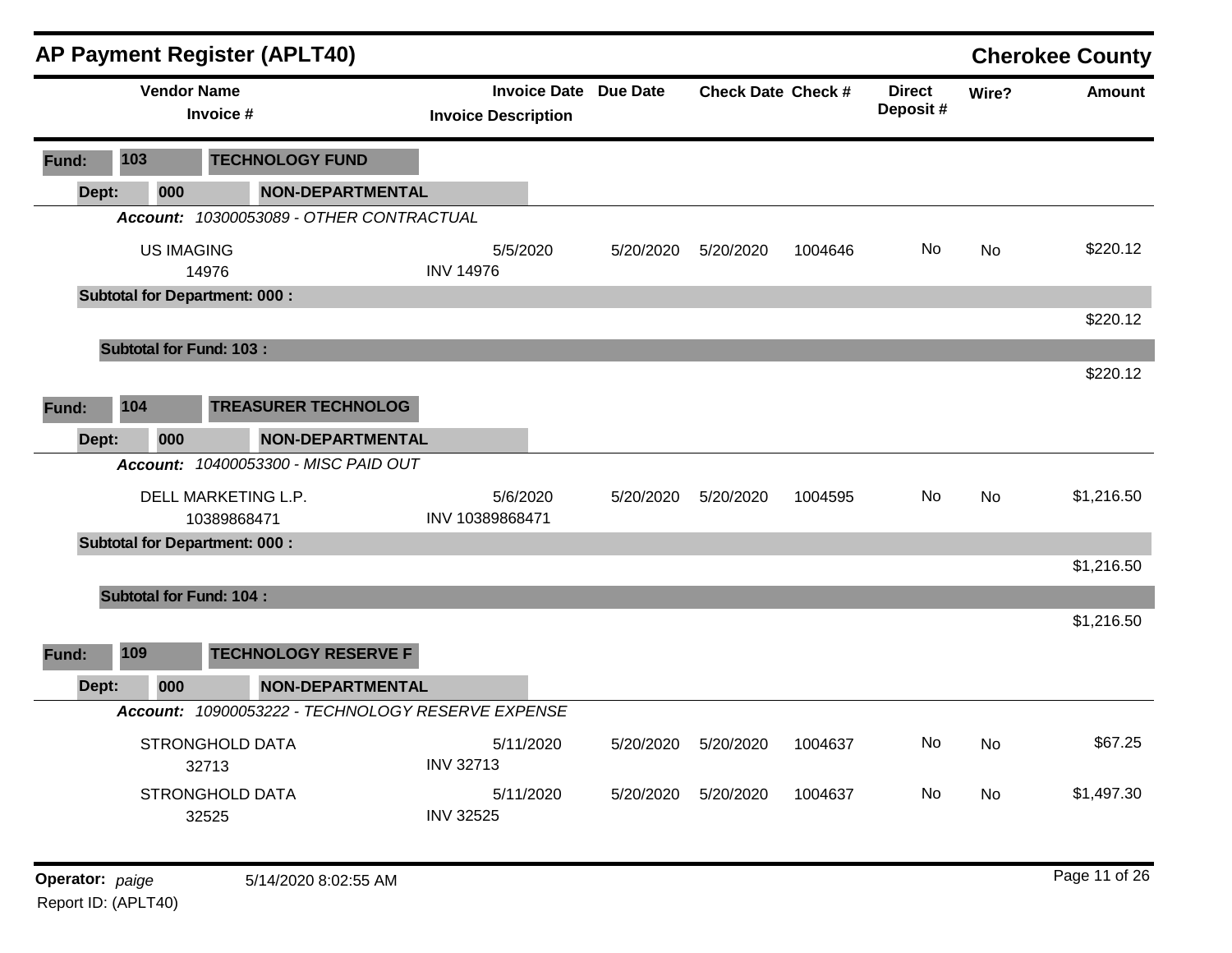|       |                                      | <b>AP Payment Register (APLT40)</b>  |                                                            |           |                           |         |                           |           | <b>Cherokee County</b> |
|-------|--------------------------------------|--------------------------------------|------------------------------------------------------------|-----------|---------------------------|---------|---------------------------|-----------|------------------------|
|       | <b>Vendor Name</b>                   | Invoice #                            | <b>Invoice Date Due Date</b><br><b>Invoice Description</b> |           | <b>Check Date Check #</b> |         | <b>Direct</b><br>Deposit# | Wire?     | <b>Amount</b>          |
|       |                                      | <b>Subtotal for Department: 000:</b> |                                                            |           |                           |         |                           |           | \$1,564.55             |
|       | <b>Subtotal for Fund: 109:</b>       |                                      |                                                            |           |                           |         |                           |           |                        |
| Fund: | 110                                  | <b>ROAD AND BRIDGE</b>               |                                                            |           |                           |         |                           |           | \$1,564.55             |
| Dept: | 000                                  | <b>NON-DEPARTMENTAL</b>              |                                                            |           |                           |         |                           |           |                        |
|       |                                      | Account: 11000053031 - DIESEL FUEL   |                                                            |           |                           |         |                           |           |                        |
|       |                                      | MFA OIL - NEOSHO 1055<br>1679821 HWY | 4/30/2020<br>INV #1679821                                  | 5/20/2020 | 5/20/2020                 | 1004617 | No                        | No        | \$182.01               |
|       |                                      | MFA OIL - NEOSHO 1055<br>1691641 HWY | 5/11/2020<br>INV #1691641                                  | 5/20/2020 | 5/20/2020                 | 1004617 | No                        | No        | \$546.73               |
|       |                                      | MFA OIL - NEOSHO 1055<br>1691217 HWY | 5/11/2020<br>INV #1691217                                  | 5/20/2020 | 5/20/2020                 | 1004617 | No                        | No        | \$525.42               |
|       |                                      | MFA OIL - NEOSHO 1055<br>1691207 HWY | 5/11/2020<br>INV #1691207                                  | 5/20/2020 | 5/20/2020                 | 1004617 | No                        | <b>No</b> | \$351.87               |
|       |                                      | MFA OIL - NEOSHO 1055<br>1679816 HWY | 4/30/2020<br>INV #1679816                                  | 5/20/2020 | 5/20/2020                 | 1004617 | No                        | No        | \$266.35               |
|       |                                      | MFA OIL - NEOSHO 1055<br>1687430 HWY | 5/7/2020<br>INV #1687430                                   | 5/20/2020 | 5/20/2020                 | 1004617 | No                        | No        | \$1,148.74             |
|       |                                      | MFA OIL - NEOSHO 1055<br>1680461 HWY | 4/30/2020<br>INV #1680461                                  | 5/20/2020 | 5/20/2020                 | 1004617 | No                        | No        | \$264.42               |
|       | MFA OIL - NEOSHO 1055<br>1680462 HWY |                                      | 4/30/2020<br>INV #1680462                                  | 5/20/2020 | 5/20/2020                 | 1004617 | No                        | <b>No</b> | \$248.89               |
|       | MFA OIL - NEOSHO 1055<br>1680464 HWY |                                      | 4/30/2020<br>INV #1680464                                  | 5/20/2020 | 5/20/2020                 | 1004617 | No                        | No        | \$234.90               |
|       |                                      | MFA OIL - NEOSHO 1055<br>1681959 HWY | 5/4/2020<br>INV #1681959                                   | 5/20/2020 | 5/20/2020                 | 1004617 | No                        | No        | \$744.13               |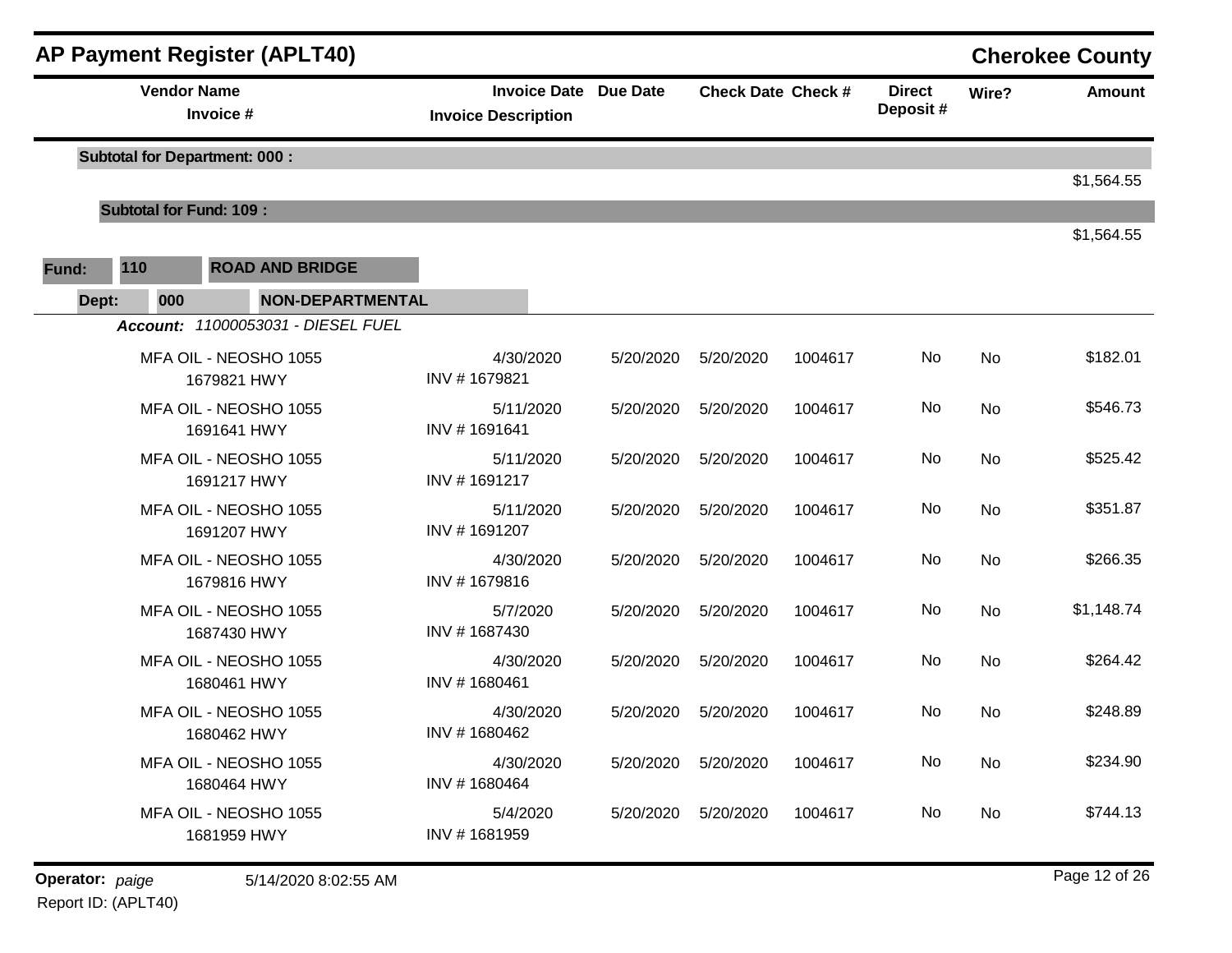| <b>Invoice Description</b>    | <b>Invoice Date Due Date</b>                                                                                                                                                 |           | <b>Check Date Check #</b> | <b>Direct</b><br>Deposit# | Wire?     | <b>Amount</b> |
|-------------------------------|------------------------------------------------------------------------------------------------------------------------------------------------------------------------------|-----------|---------------------------|---------------------------|-----------|---------------|
| 5/5/2020<br>INV #1684213      | 5/20/2020                                                                                                                                                                    | 5/20/2020 | 1004617                   | No                        | <b>No</b> | \$283.93      |
| 4/29/2020<br>INV # 0207786-IN | 5/20/2020                                                                                                                                                                    | 5/20/2020 | 1004602                   | No                        | <b>No</b> | \$491.72      |
| 5/5/2020<br>INV #2639051      | 5/20/2020                                                                                                                                                                    | 5/20/2020 | 1004628                   | <b>No</b>                 | No        | \$1,522.28    |
| 4/30/2020<br>INV # 2639076    | 5/20/2020                                                                                                                                                                    | 5/20/2020 | 1004628                   | No.                       | <b>No</b> | \$410.00      |
| 5/6/2020<br>INV # 2639122     | 5/20/2020                                                                                                                                                                    | 5/20/2020 | 1004628                   | <b>No</b>                 | <b>No</b> | \$2,377.20    |
| 4/28/2020<br>INV # 8126       | 5/20/2020                                                                                                                                                                    | 5/20/2020 | 1004641                   | No                        | <b>No</b> | \$103.43      |
| 5/1/2020<br>INV #8143         | 5/20/2020                                                                                                                                                                    | 5/20/2020 | 1004641                   | No                        | <b>No</b> | \$76.83       |
|                               |                                                                                                                                                                              |           |                           |                           |           |               |
| 4/30/2020<br>INV #24516       | 5/20/2020                                                                                                                                                                    | 5/20/2020 | 1004619                   | No                        | No        | \$43,639.76   |
|                               |                                                                                                                                                                              |           |                           |                           |           |               |
| 5/7/2020<br>INV #1121925      | 5/20/2020                                                                                                                                                                    | 5/20/2020 | 1004567                   | No                        | <b>No</b> | \$4.95        |
| 4/29/2020<br>INV #3798369     | 5/20/2020                                                                                                                                                                    | 5/20/2020 | 1004567                   | No                        | <b>No</b> | \$15.15       |
|                               | PURCELL TIRE & RUBBER COMPANY<br>PURCELL TIRE & RUBBER COMPANY<br>PURCELL TIRE & RUBBER COMPANY<br>MULBERRY LIMESTONE QUARRY CO<br>Account: 11000053042 - BREAKROOM SUPPLIES |           |                           |                           |           |               |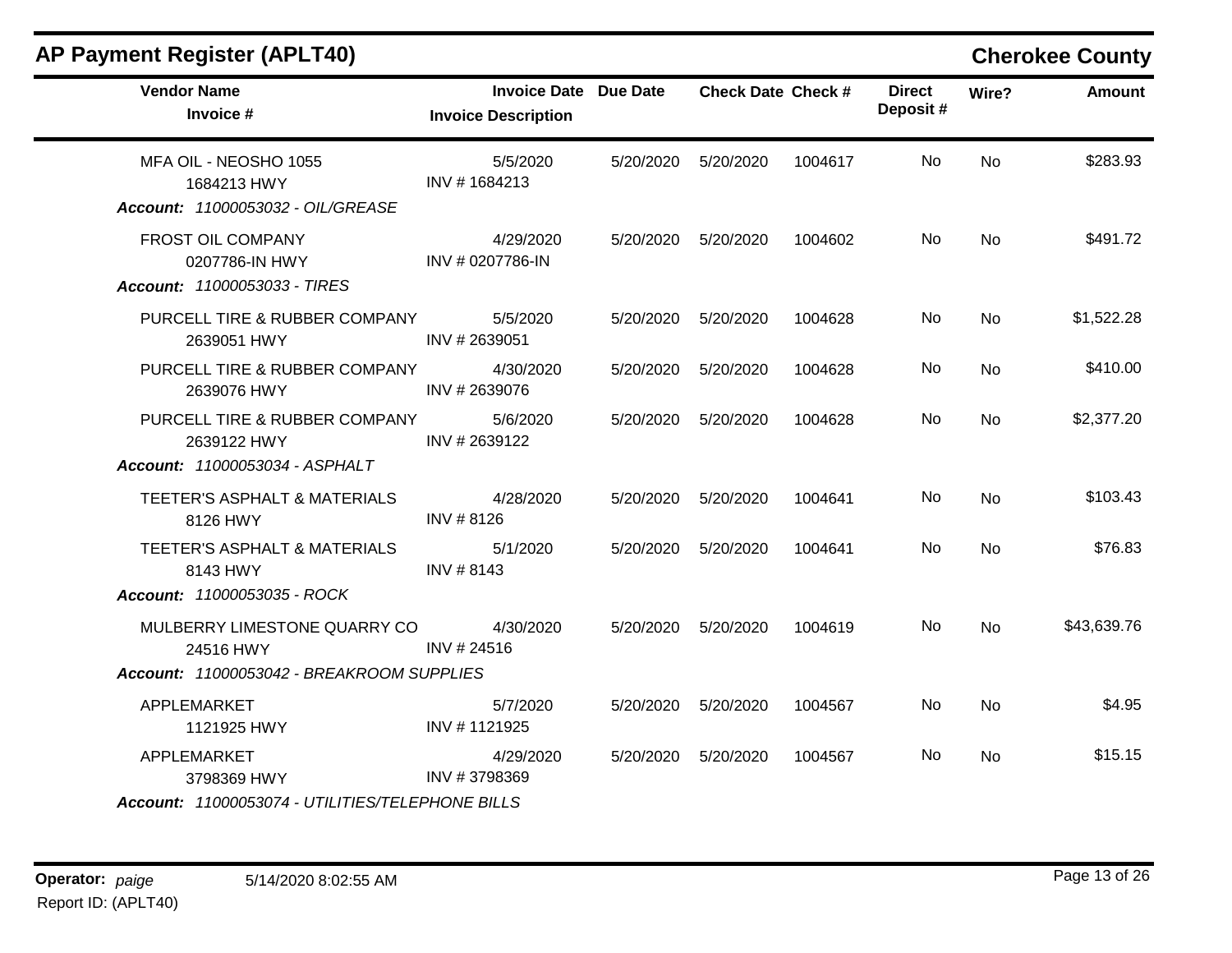| <b>Vendor Name</b><br>Invoice #                | <b>Invoice Date Due Date</b><br><b>Invoice Description</b> |           | <b>Check Date Check #</b> |         | <b>Direct</b><br>Deposit# | Wire?          | <b>Amount</b> |
|------------------------------------------------|------------------------------------------------------------|-----------|---------------------------|---------|---------------------------|----------------|---------------|
| <b>CITY OF COLUMBUS</b><br>08-88010-00 HWY 11  | 4/29/2020<br>ACCT # 08-88010-00                            | 5/20/2020 | 5/20/2020                 | 1004581 | No                        | <b>No</b>      | \$120.00      |
| KANSAS GAS SERVICE<br>510738202155527200 HWY 9 | 4/27/2020<br>ACCT #510738202155527000                      | 5/20/2020 | 5/20/2020                 | 1004610 | No.                       | No             | \$121.80      |
| KANSAS GAS SERVICE<br>510148149119141118 HWY 9 | 4/27/2020<br>ACCT #510148149119141118                      | 5/20/2020 | 5/20/2020                 | 1004610 | No                        | <b>No</b>      | \$366.53      |
| Account: 11000053079 - MACHINERY/EQUIPMENT     |                                                            |           |                           |         |                           |                |               |
| <b>POWERPLAN</b><br>87002-40937 HWY 9          | 4/26/2020<br>ACCT #87002-40937                             | 5/20/2020 | 5/20/2020                 | 1004627 | No.                       | <b>No</b>      | \$894.45      |
| NEPTUNE RADIATOR & AUTO REPAIR<br>0029215 HWY  | 4/29/2020<br>INV # 0029215                                 | 5/20/2020 | 5/20/2020                 | 1004622 | No.                       | <b>No</b>      | \$113.02      |
| NATALINIS AUTOMOTIVE<br>735592 HWY             | 5/8/2020<br>INV #735592                                    | 5/20/2020 | 5/20/2020                 | 1004621 | No                        | No             | \$17.48       |
| NATALINIS AUTOMOTIVE<br>735577 HWY             | 5/8/2020<br>INV #735577                                    | 5/20/2020 | 5/20/2020                 | 1004621 | No.                       | No             | \$11.41       |
| TRUE VALUE COLUMBUS<br>A406165 HWY             | 5/8/2020<br>INV # A406165                                  | 5/20/2020 | 5/20/2020                 | 1004643 | No                        | <b>No</b>      | \$13.36       |
| NATALINIS AUTOMOTIVE<br>735372 HWY             | 5/6/2020<br>INV #735372                                    | 5/20/2020 | 5/20/2020                 | 1004621 | No.                       | No             | \$22.49       |
| JOHN FABICK TRACTOR CO<br>PIJO0387470 HWY      | 4/16/2020<br>INV # PIJO0387470                             | 5/20/2020 | 5/20/2020                 | 1004608 | No                        | No             | \$6.61        |
| NATALINIS AUTOMOTIVE<br>735356 HWY             | 5/6/2020<br>INV #735356                                    | 5/20/2020 | 5/20/2020                 | 1004621 | No                        | N <sub>0</sub> | \$58.67       |
| NATALINIS AUTOMOTIVE<br>735276 HWY             | 5/5/2020<br>INV #735276                                    | 5/20/2020 | 5/20/2020                 | 1004621 | No.                       | <b>No</b>      | \$0.79        |
| NATALINIS AUTOMOTIVE<br>735263 HWY             | 5/5/2020<br>INV #735263                                    | 5/20/2020 | 5/20/2020                 | 1004621 | No.                       | No             | \$32.37       |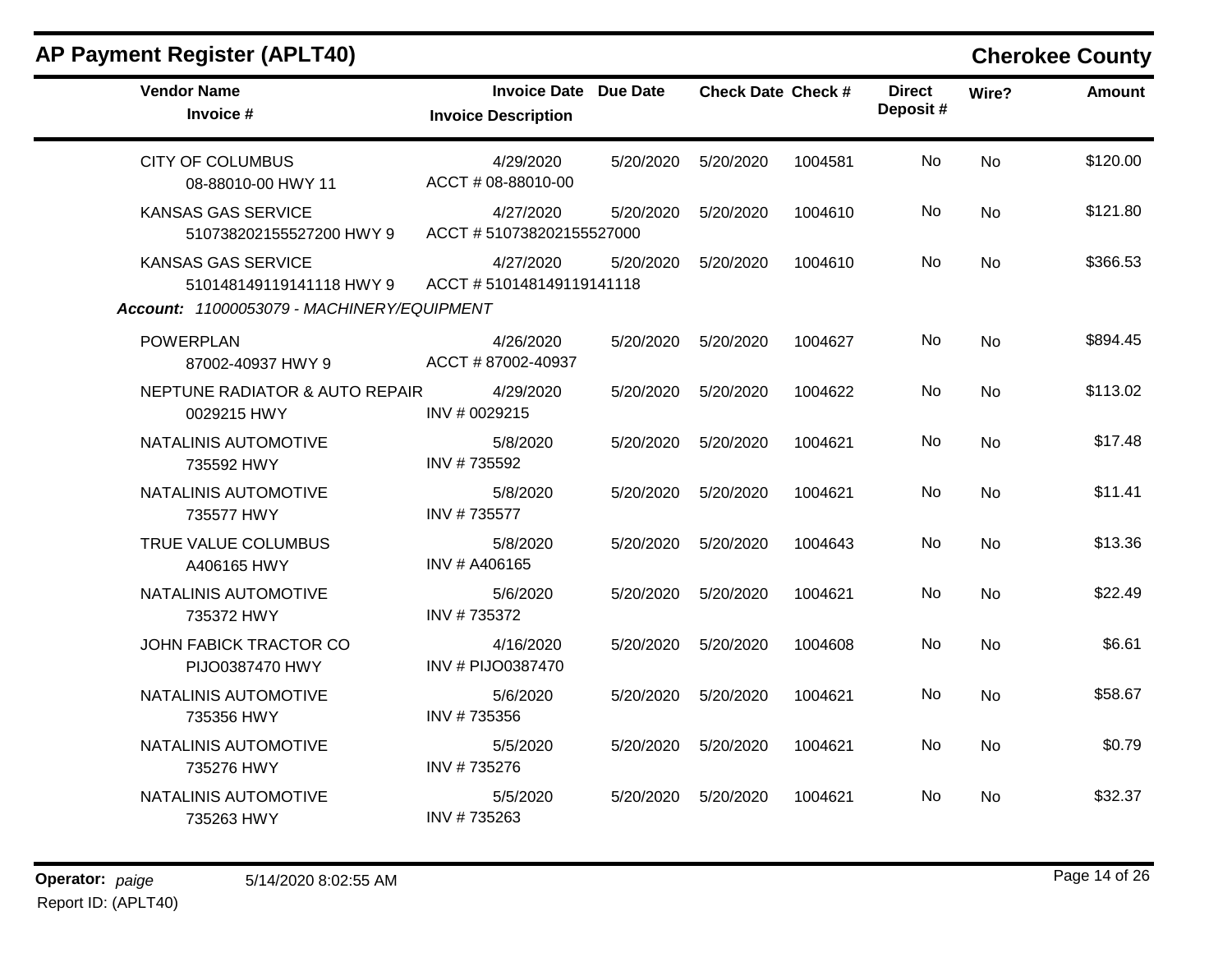| <b>Vendor Name</b><br>Invoice #                  | Invoice Date Due Date<br><b>Invoice Description</b> |           | <b>Check Date Check #</b> |         | <b>Direct</b><br>Deposit# | Wire?     | <b>Amount</b> |
|--------------------------------------------------|-----------------------------------------------------|-----------|---------------------------|---------|---------------------------|-----------|---------------|
| NATALINIS AUTOMOTIVE<br>735169 HWY               | 5/5/2020<br>INV #735169                             | 5/20/2020 | 5/20/2020                 | 1004621 | <b>No</b>                 | <b>No</b> | \$67.22       |
| NATALINIS AUTOMOTIVE<br>735168 HWY               | 5/5/2020<br>INV #735168                             | 5/20/2020 | 5/20/2020                 | 1004621 | No                        | No        | \$30.97       |
| NATALINIS AUTOMOTIVE<br>735507 HWY               | 5/7/2020<br>INV #735507                             | 5/20/2020 | 5/20/2020                 | 1004621 | No                        | <b>No</b> | \$87.53       |
| NATALINIS AUTOMOTIVE<br>735110 HWY               | 5/4/2020<br>INV #735110                             | 5/20/2020 | 5/20/2020                 | 1004621 | No                        | <b>No</b> | \$34.05       |
| JOHN FABICK TRACTOR CO<br>PIJO0387370 HWY        | 4/15/2020<br>INV # PIJO0387370                      | 5/20/2020 | 5/20/2020                 | 1004608 | No.                       | No        | \$202.78      |
| NATALINIS AUTOMOTIVE<br>734617 HWY               | 4/30/2020<br>INV #734617                            | 5/20/2020 | 5/20/2020                 | 1004620 | <b>No</b>                 | No        | \$104.28      |
| JOHN FABICK TRACTOR CO<br>PIJO0387845 HWY        | 4/22/2020<br>INV # PIJO0387845                      | 5/20/2020 | 5/20/2020                 | 1004608 | No                        | No        | (\$673.14)    |
| JOHN FABICK TRACTOR CO<br>PIJO0388145 HWY        | 4/27/2020<br>INV # PIJO0388145                      | 5/20/2020 | 5/20/2020                 | 1004608 | No                        | <b>No</b> | \$18.49       |
| <b>JOHN FABICK TRACTOR CO</b><br>PIJO0388146 HWY | 4/27/2020<br>INV # PIJO0388146                      | 5/20/2020 | 5/20/2020                 | 1004608 | No                        | <b>No</b> | \$14.34       |
| JOHN FABICK TRACTOR CO<br>PIJO0388655 HWY        | 5/4/2020<br>INV # PIJO0388655                       | 5/20/2020 | 5/20/2020                 | 1004608 | No                        | <b>No</b> | \$46.31       |
| JOHN FABICK TRACTOR CO<br>PIJO0388656 HWY        | 5/4/2020<br>INV # PIJO0388656                       | 5/20/2020 | 5/20/2020                 | 1004608 | No                        | No        | \$12.25       |
| JOHN FABICK TRACTOR CO<br>PIJO0388855 HWY        | 5/6/2020<br>INV # PIJO0388855                       | 5/20/2020 | 5/20/2020                 | 1004608 | No                        | No        | \$60.86       |
| <b>JOHN FABICK TRACTOR CO</b><br>PIJO0388856 HWY | 5/6/2020<br>INV # PIJO0388856                       | 5/20/2020 | 5/20/2020                 | 1004608 | No                        | No        | \$56.31       |
| JOHN FABICK TRACTOR CO<br>PIJO0388857 HWY        | 5/6/2020<br>INV # PIJO0388857                       | 5/20/2020 | 5/20/2020                 | 1004608 | No                        | No        | \$258.09      |
|                                                  |                                                     |           |                           |         |                           |           |               |

**Operator:** paige 5/14/2020 8:02:55 AM **Page 15** of 26 Report ID: (APLT40)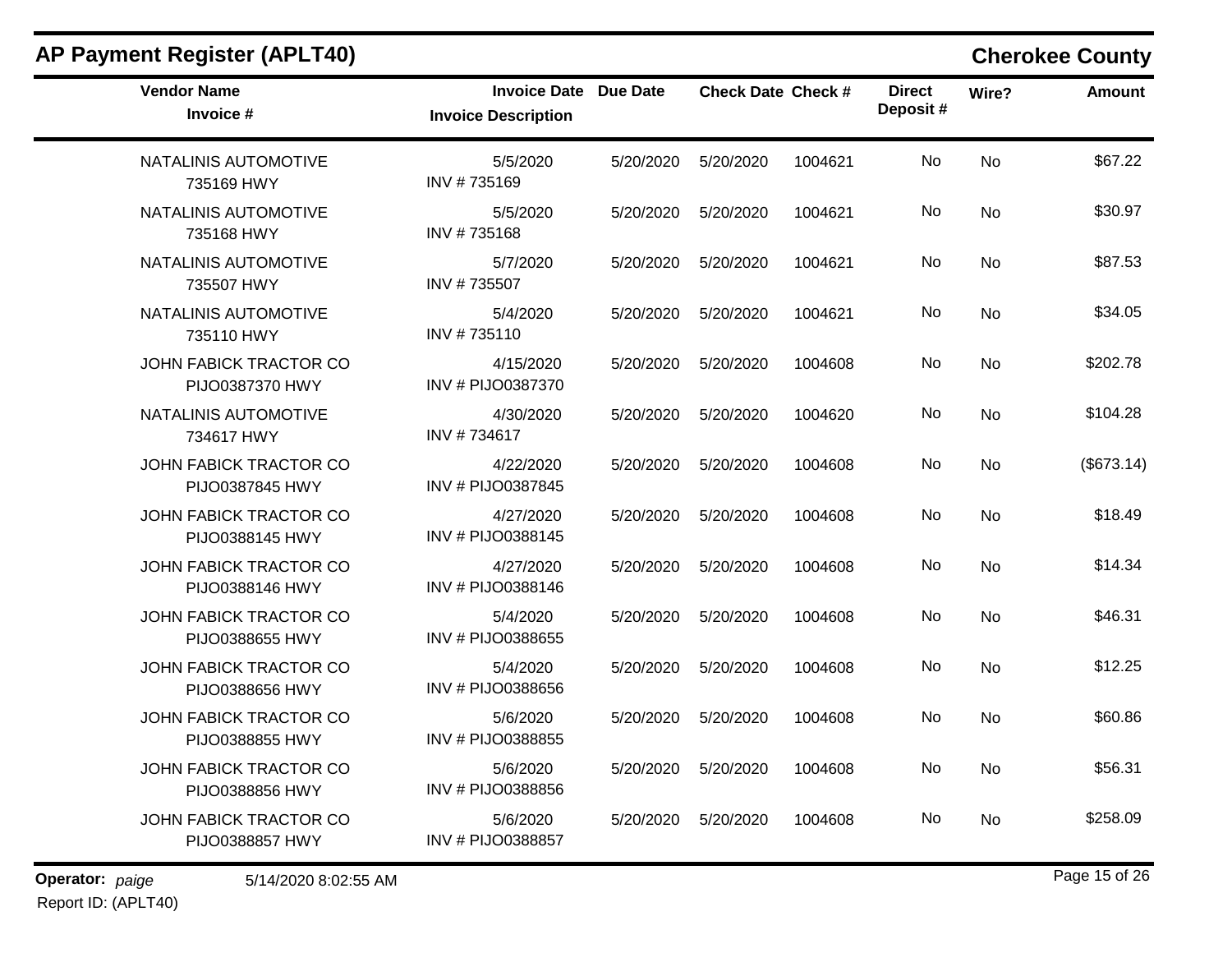|                 | <b>AP Payment Register (APLT40)</b>           |                                                            |           |                           |         |                           |           | <b>Cherokee County</b> |
|-----------------|-----------------------------------------------|------------------------------------------------------------|-----------|---------------------------|---------|---------------------------|-----------|------------------------|
|                 | <b>Vendor Name</b><br>Invoice #               | <b>Invoice Date Due Date</b><br><b>Invoice Description</b> |           | <b>Check Date Check #</b> |         | <b>Direct</b><br>Deposit# | Wire?     | <b>Amount</b>          |
|                 | JENKINS DIESEL POWER INC<br>X101014074        | 4/30/2020<br>INV # X101014074                              | 5/20/2020 | 5/20/2020                 | 1004607 | No                        | <b>No</b> | \$133.72               |
|                 | JENKINS DIESEL POWER INC<br>X101014098 HWY    | 4/30/2020<br>INV # X101014098                              | 5/20/2020 | 5/20/2020                 | 1004607 | No                        | <b>No</b> | \$470.50               |
|                 | JOHN FABICK TRACTOR CO<br>PIJO0387369 HWY     | 4/15/2020<br>INV # PIJO0387369                             | 5/20/2020 | 5/20/2020                 | 1004608 | No                        | <b>No</b> | \$223.78               |
|                 | <b>QUILL CORPORATION</b><br>6558823 HWY       | 4/29/2020<br>INV # 6558823                                 | 5/20/2020 | 5/20/2020                 | 1004629 | No                        | <b>No</b> | \$149.90               |
|                 | <b>HOLLAND ALIGNMENT</b><br>186707 HWY        | 5/4/2020<br>INV #186707                                    | 5/20/2020 | 5/20/2020                 | 1004606 | No                        | <b>No</b> | \$69.95                |
|                 | NEPTUNE RADIATOR & AUTO REPAIR<br>0029029 HWY | 4/13/2020<br>INV # 0029029                                 | 5/20/2020 | 5/20/2020                 | 1004622 | No                        | <b>No</b> | \$143.57               |
|                 | JENKINS DIESEL POWER INC<br>X101014198 HWY    | 5/5/2020<br>INV # X101014198                               | 5/20/2020 | 5/20/2020                 | 1004607 | No                        | <b>No</b> | (\$124.80)             |
|                 | <b>CONMAT</b><br>2214 HWY                     | 4/21/2020<br>INV # 2214                                    | 5/20/2020 | 5/20/2020                 | 1004590 | No                        | <b>No</b> | \$7,414.48             |
|                 | <b>COMMERCE BANK</b><br>3786-5806 HWY         | 5/6/2020<br>#3786-5806                                     | 5/20/2020 | 5/20/2020                 | 1004589 | No                        | <b>No</b> | \$83.80                |
|                 | <b>FLEETPRIDE</b><br>44536356 HWY             | 1/28/2020<br>INV #44536356                                 | 5/20/2020 | 5/20/2020                 | 1004601 | No                        | <b>No</b> | \$255.72               |
|                 | <b>FLEETPRIDE</b><br>48633392                 | 3/26/2020<br>INV #48633392                                 | 5/20/2020 | 5/20/2020                 | 1004601 | No                        | <b>No</b> | \$45.20                |
|                 | <b>FLEETPRIDE</b><br>50259267 HWY             | 4/22/2020<br>INV #50259267                                 | 5/20/2020 | 5/20/2020                 | 1004601 | No                        | <b>No</b> | \$248.52               |
|                 | <b>FLEETPRIDE</b><br>50554351 HWY             | 4/28/2020<br>INV #50554351                                 |           | 5/20/2020   5/20/2020     | 1004601 | No                        | <b>No</b> | \$349.70               |
|                 | JOPLIN FREIGHTLINER SALES INC<br>58741106 HWY | 4/28/2020<br>INV #58741106                                 | 5/20/2020 | 5/20/2020                 | 1004609 | No                        | No        | \$22.22                |
| Operator: paige | 5/14/2020 8:02:55 AM                          |                                                            |           |                           |         |                           |           | Page 16 of 26          |

Report ID: (APLT40)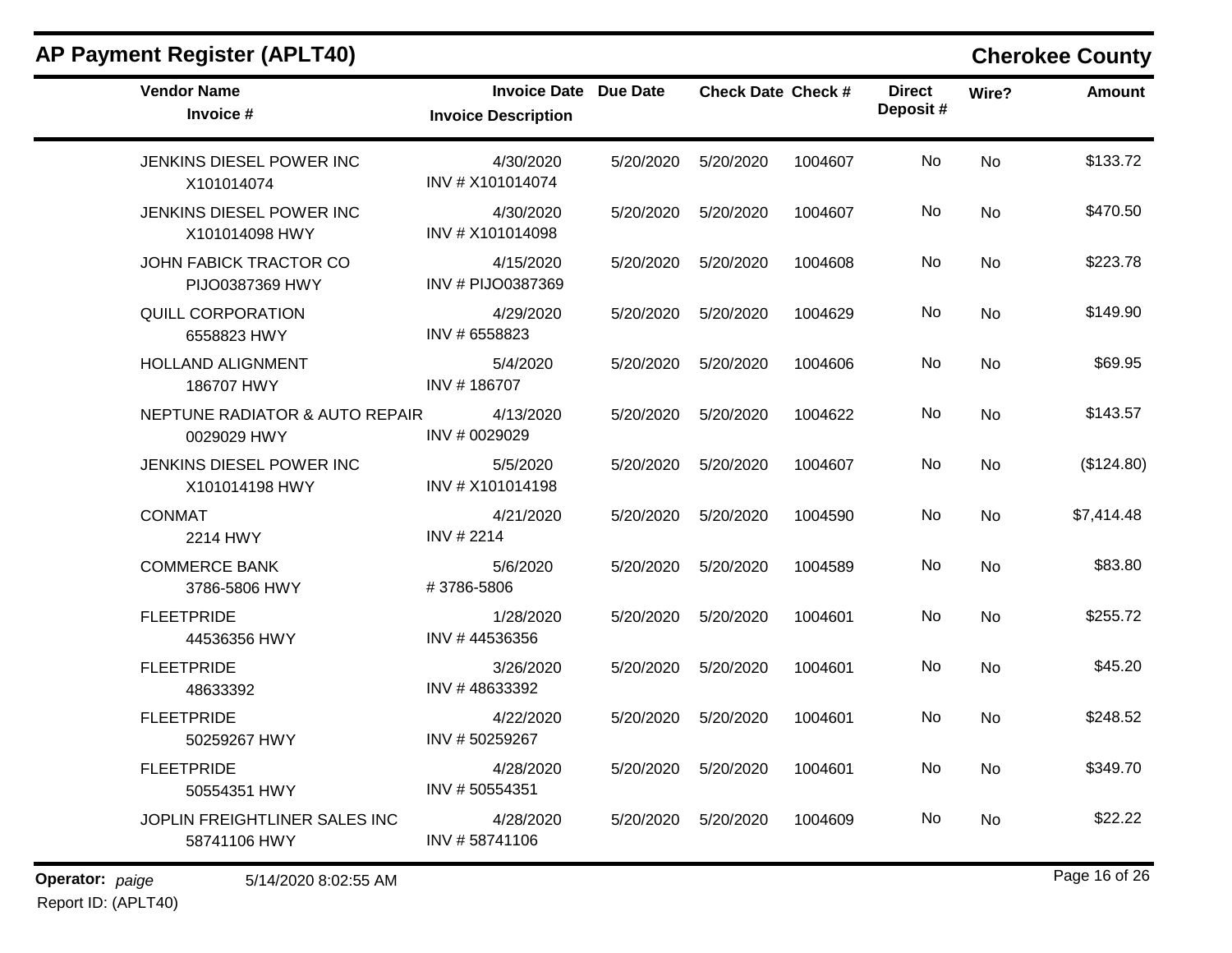|  | <b>AP Payment Register (APLT40)</b> |  |
|--|-------------------------------------|--|
|--|-------------------------------------|--|

## **Cherokee County**

| <b>Vendor Name</b><br>Invoice #               | <b>Invoice Date Due Date</b><br><b>Invoice Description</b> |           | <b>Check Date Check #</b> |         | <b>Direct</b><br>Deposit# | Wire?     | <b>Amount</b> |
|-----------------------------------------------|------------------------------------------------------------|-----------|---------------------------|---------|---------------------------|-----------|---------------|
| JOPLIN FREIGHTLINER SALES INC<br>58781606 HWY | 5/5/2020<br>INV #58781606                                  | 5/20/2020 | 5/20/2020                 | 1004609 | No.                       | <b>No</b> | \$31.49       |
| NATALINIS AUTOMOTIVE<br>734807 HWY            | 5/1/2020<br>INV #734807                                    | 5/20/2020 | 5/20/2020                 | 1004620 | No                        | No        | \$52.75       |
| JOPLIN FREIGHTLINER SALES INC<br>58828506 HWY | 5/11/2020<br>INV #48828506                                 | 5/20/2020 | 5/20/2020                 | 1004609 | No.                       | <b>No</b> | \$769.40      |
| NATALINIS AUTOMOTIVE<br>735022 HWY            | 5/4/2020<br>INV #735022                                    | 5/20/2020 | 5/20/2020                 | 1004621 | No                        | <b>No</b> | \$37.43       |
| NATALINIS AUTOMOTIVE<br>734257 HWY            | 4/27/2020<br>INV #734257                                   | 5/20/2020 | 5/20/2020                 | 1004620 | No.                       | No        | \$8.28        |
| <b>HERITAGE TRACTOR</b><br>10701638 HWY       | 5/1/2020<br>INV #10701638                                  | 5/20/2020 | 5/20/2020                 | 1004605 | No                        | <b>No</b> | \$425.06      |
| <b>HERITAGE TRACTOR</b><br>10697792 HWY       | 4/29/2020<br>INV #10697792                                 | 5/20/2020 | 5/20/2020                 | 1004605 | No                        | <b>No</b> | \$781.97      |
| <b>HERITAGE TRACTOR</b><br>10621438 HWY       | 2/21/2020<br>INV #10621438                                 | 5/20/2020 | 5/20/2020                 | 1004605 | No                        | <b>No</b> | \$6.54        |
| <b>HERITAGE TRACTOR</b><br>10614568 HWY       | 2/11/2020<br>INV #10614568                                 | 5/20/2020 | 5/20/2020                 | 1004605 | No                        | <b>No</b> | \$1,835.00    |
| NATALINIS AUTOMOTIVE<br>734385 HWY            | 4/28/2020<br>INV #734385                                   | 5/20/2020 | 5/20/2020                 | 1004620 | No.                       | No        | \$75.67       |
| NATALINIS AUTOMOTIVE<br>734416 HWY            | 4/28/2020<br>INV #734416                                   | 5/20/2020 | 5/20/2020                 | 1004620 | No.                       | No        | \$13.20       |
| NATALINIS AUTOMOTIVE<br>734499 HWY            | 4/29/2020<br>INV #734499                                   | 5/20/2020 | 5/20/2020                 | 1004620 | No                        | No.       | \$0.89        |
| NATALINIS AUTOMOTIVE<br>734519 HWY            | 4/29/2020<br>INV #734519                                   | 5/20/2020 | 5/20/2020                 | 1004620 | No.                       | No        | \$120.47      |
| <b>AMERICAN BATTERY</b><br>18346 HWY          | 5/6/2020<br>INV #18346                                     | 5/20/2020 | 5/20/2020                 | 1004566 | No.                       | No        | \$221.00      |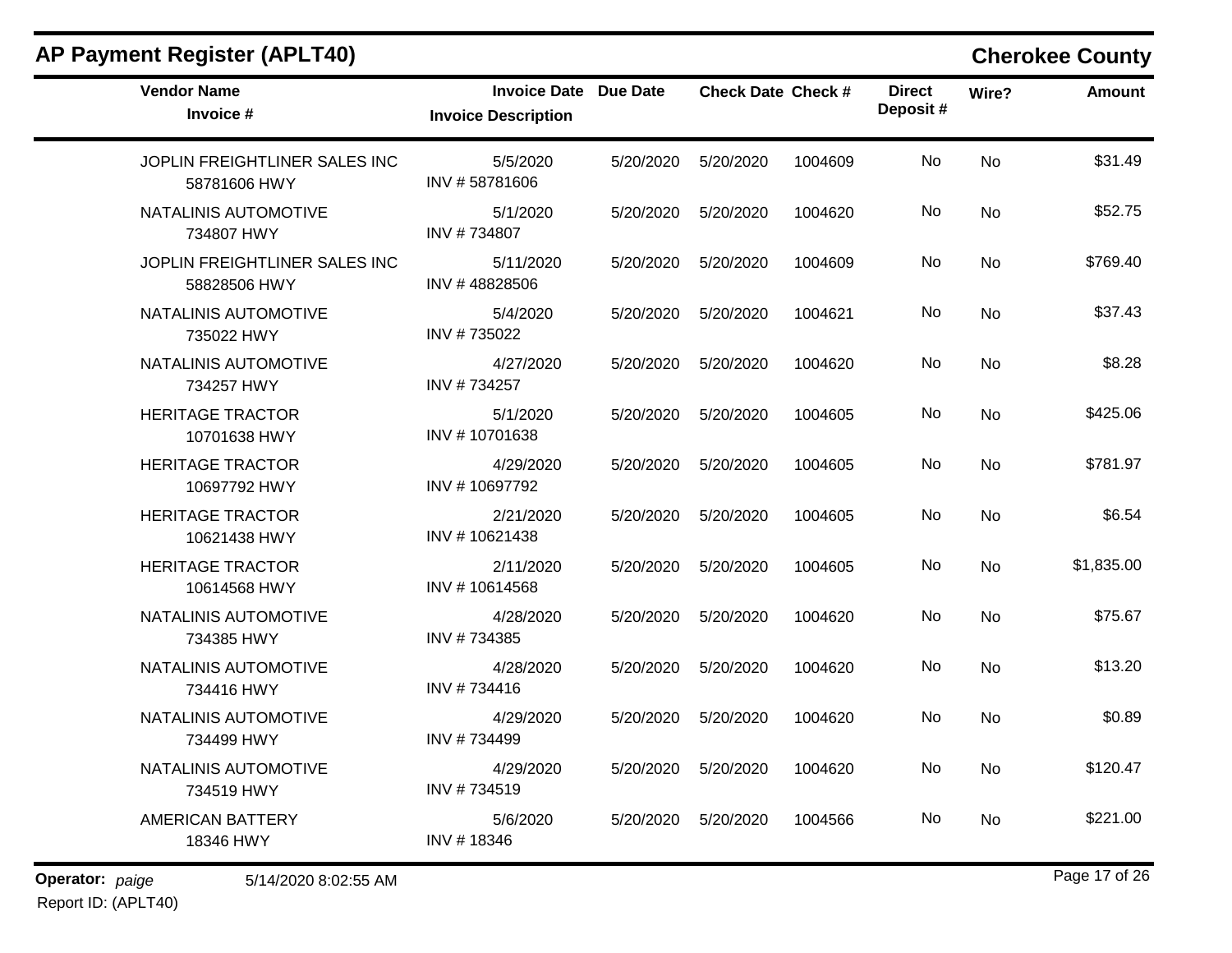|       | <b>Vendor Name</b><br>Invoice #                                                                     |                                                   | <b>Invoice Description</b>                | <b>Invoice Date Due Date</b> | <b>Check Date Check #</b> |         | <b>Direct</b><br>Deposit# | Wire?     | <b>Amount</b> |
|-------|-----------------------------------------------------------------------------------------------------|---------------------------------------------------|-------------------------------------------|------------------------------|---------------------------|---------|---------------------------|-----------|---------------|
|       |                                                                                                     | NATALINIS AUTOMOTIVE<br>734715 HWY                | 4/30/2020<br>INV #734714                  | 5/20/2020                    | 5/20/2020                 | 1004620 | No                        | <b>No</b> | \$8.18        |
|       | <b>FLEETPRIDE</b>                                                                                   | 38334547 HWY                                      | 5/11/2020<br>INV #38334547                | 5/20/2020                    | 5/20/2020                 | 1004601 | No                        | <b>No</b> | \$230.82      |
|       | JOPLIN FREIGHTLINER SALES INC<br>58785706 HWY<br>Account: 11000053080 - MAINTENANCE/BLDGS & GROUNDS |                                                   | 5/5/2020<br>INV#58785706                  | 5/20/2020                    | 5/20/2020                 | 1004609 | No                        | <b>No</b> | \$35.61       |
|       |                                                                                                     |                                                   |                                           |                              |                           |         |                           |           |               |
|       | CLEAN THE UNIFORM CO JOPLIN<br>20134872 HWY                                                         |                                                   | 4/27/2020<br>INV #20134872                | 5/20/2020                    | 5/20/2020                 | 1004584 | No.                       | No        | \$15.97       |
|       | CLEAN THE UNIFORM CO JOPLIN<br>20136096 HWY                                                         |                                                   | 5/4/2020<br>INV #20136096                 | 5/20/2020                    | 5/20/2020                 | 1004584 | No                        | <b>No</b> | \$25.70       |
|       |                                                                                                     | Account: 11000053084 - CELL PHONE CHARGES         |                                           |                              |                           |         |                           |           |               |
|       | <b>US CELLULAR</b>                                                                                  | 0369263611 HWY                                    | 4/20/2020<br>INV #0369263611              | 5/20/2020                    | 5/20/2020                 | 1004645 | No                        | No        | \$53.47       |
|       | <b>Subtotal for Department: 000:</b>                                                                |                                                   |                                           |                              |                           |         |                           |           |               |
|       |                                                                                                     |                                                   |                                           |                              |                           |         |                           |           | \$69,773.19   |
|       | <b>Subtotal for Fund: 110:</b>                                                                      |                                                   |                                           |                              |                           |         |                           |           | \$69,773.19   |
| Fund: | 130                                                                                                 | <b>NOXIOUS WEED</b>                               |                                           |                              |                           |         |                           |           |               |
| Dept: | 000                                                                                                 | <b>NON-DEPARTMENTAL</b>                           |                                           |                              |                           |         |                           |           |               |
|       |                                                                                                     | Account: 13000053078 - LEGAL PRINTING/ADVERTISING |                                           |                              |                           |         |                           |           |               |
|       | <b>COLUMBUS NEWS REPORT</b><br>429                                                                  |                                                   | 5/4/2020<br><b>LEGAL NOTICE/NOX WEEDS</b> | 5/20/2020                    | 5/20/2020                 | 1004586 | No                        | <b>No</b> | \$44.00       |
|       |                                                                                                     | Account: 13000053141 - CHEMICALS                  |                                           |                              |                           |         |                           |           |               |
|       | NUTRIEN AG SOLUTIONS<br>41946974                                                                    |                                                   | 5/11/2020<br>INV 41946974                 | 5/20/2020                    | 5/20/2020                 | 1004624 | No                        | <b>No</b> | \$4,294.00    |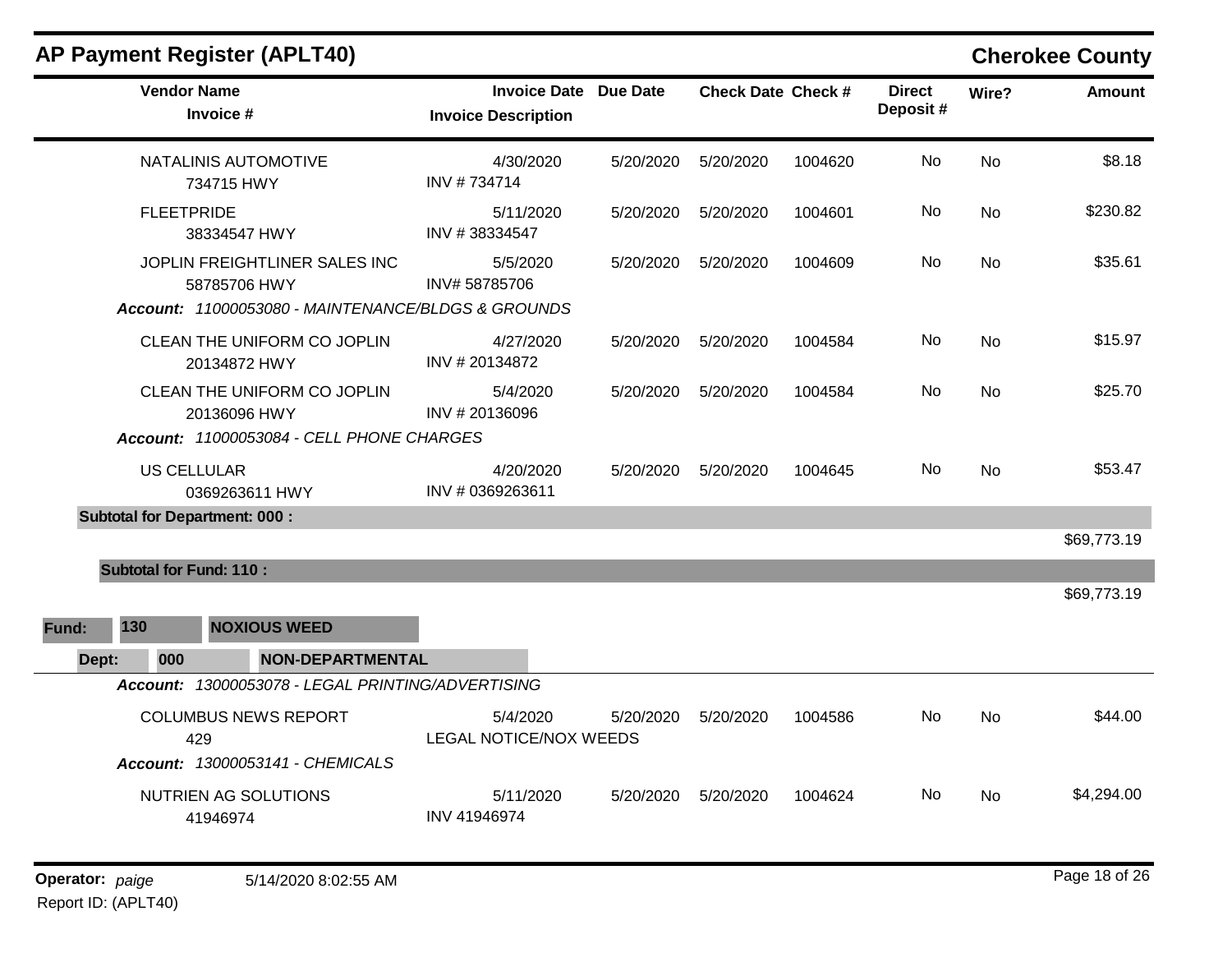|       | <b>AP Payment Register (APLT40)</b><br><b>Cherokee County</b> |                                                   |                                                            |           |                           |         |                           |           |               |  |
|-------|---------------------------------------------------------------|---------------------------------------------------|------------------------------------------------------------|-----------|---------------------------|---------|---------------------------|-----------|---------------|--|
|       |                                                               | <b>Vendor Name</b><br>Invoice #                   | <b>Invoice Date Due Date</b><br><b>Invoice Description</b> |           | <b>Check Date Check #</b> |         | <b>Direct</b><br>Deposit# | Wire?     | <b>Amount</b> |  |
|       |                                                               | NUTRIEN AG SOLUTIONS<br>41955786                  | 5/11/2020<br>INV 41955786                                  | 5/20/2020 | 5/20/2020                 | 1004624 | No                        | <b>No</b> | \$290.00      |  |
|       |                                                               | <b>Subtotal for Department: 000:</b>              |                                                            |           |                           |         |                           |           |               |  |
|       |                                                               | <b>Subtotal for Fund: 130:</b>                    |                                                            |           |                           |         |                           |           | \$4,628.00    |  |
|       |                                                               |                                                   |                                                            |           |                           |         |                           |           | \$4,628.00    |  |
| Fund: | 140                                                           | <b>HEALTH</b>                                     |                                                            |           |                           |         |                           |           |               |  |
| Dept: | 000                                                           | <b>NON-DEPARTMENTAL</b>                           |                                                            |           |                           |         |                           |           |               |  |
|       |                                                               | Account: 14000053072 - GAS, ELECTRIC, WATER/PHONE |                                                            |           |                           |         |                           |           |               |  |
|       |                                                               | <b>KANSAS GAS SERVICE</b><br>0520 HE              | 5/5/2020<br>ACCT 510080477 1188672 27                      | 5/20/2020 | 5/20/2020                 | 1004610 | No                        | <b>No</b> | \$107.15      |  |
|       |                                                               | <b>COLUMBUS TELEPHONE COMPANY</b><br>0520 HE1     | 5/5/2020<br><b>ACCT 2060</b>                               | 5/20/2020 | 5/20/2020                 | 1004587 | No                        | <b>No</b> | \$484.91      |  |
|       |                                                               | <b>CITY OF COLUMBUS</b><br>0520 HE                | 5/5/2020<br>ACCT 07-17240-00                               | 5/20/2020 | 5/20/2020                 | 1004582 | No                        | <b>No</b> | \$60.00       |  |
|       |                                                               | COLUMBUS TELEPHONE COMPANY<br>0520 HE             | 5/5/2020<br><b>ACCT 2311</b>                               | 5/20/2020 | 5/20/2020                 | 1004587 | No.                       | <b>No</b> | \$69.92       |  |
|       |                                                               | Account: 14000053076 - PROFESSIONAL SERVICES      |                                                            |           |                           |         |                           |           |               |  |
|       |                                                               | CRAW-KAN TELEPHONE COOPERATIVE INC<br>0520 HE     | 5/5/2020<br>ACCT 129793                                    | 5/20/2020 | 5/20/2020                 | 1004593 | No                        | <b>No</b> | \$21.25       |  |
|       |                                                               | Account: 14000053087 - BUILDING RENTAL            |                                                            |           |                           |         |                           |           |               |  |
|       | <b>CITY OF BAXTER SPRINGS</b><br>0520                         |                                                   | 5/11/2020<br><b>BUILDING RENTAL</b>                        | 5/20/2020 | 5/20/2020                 | 1004580 | No                        | <b>No</b> | \$20.00       |  |
|       |                                                               | <b>CITY OF GALENA</b><br>0520 HE                  | 5/11/2020<br><b>BUILDING RENTAL</b>                        | 5/20/2020 | 5/20/2020                 | 1004583 | No                        | <b>No</b> | \$10.00       |  |
|       |                                                               | Account: 14000053182 - CONTRACTS                  |                                                            |           |                           |         |                           |           |               |  |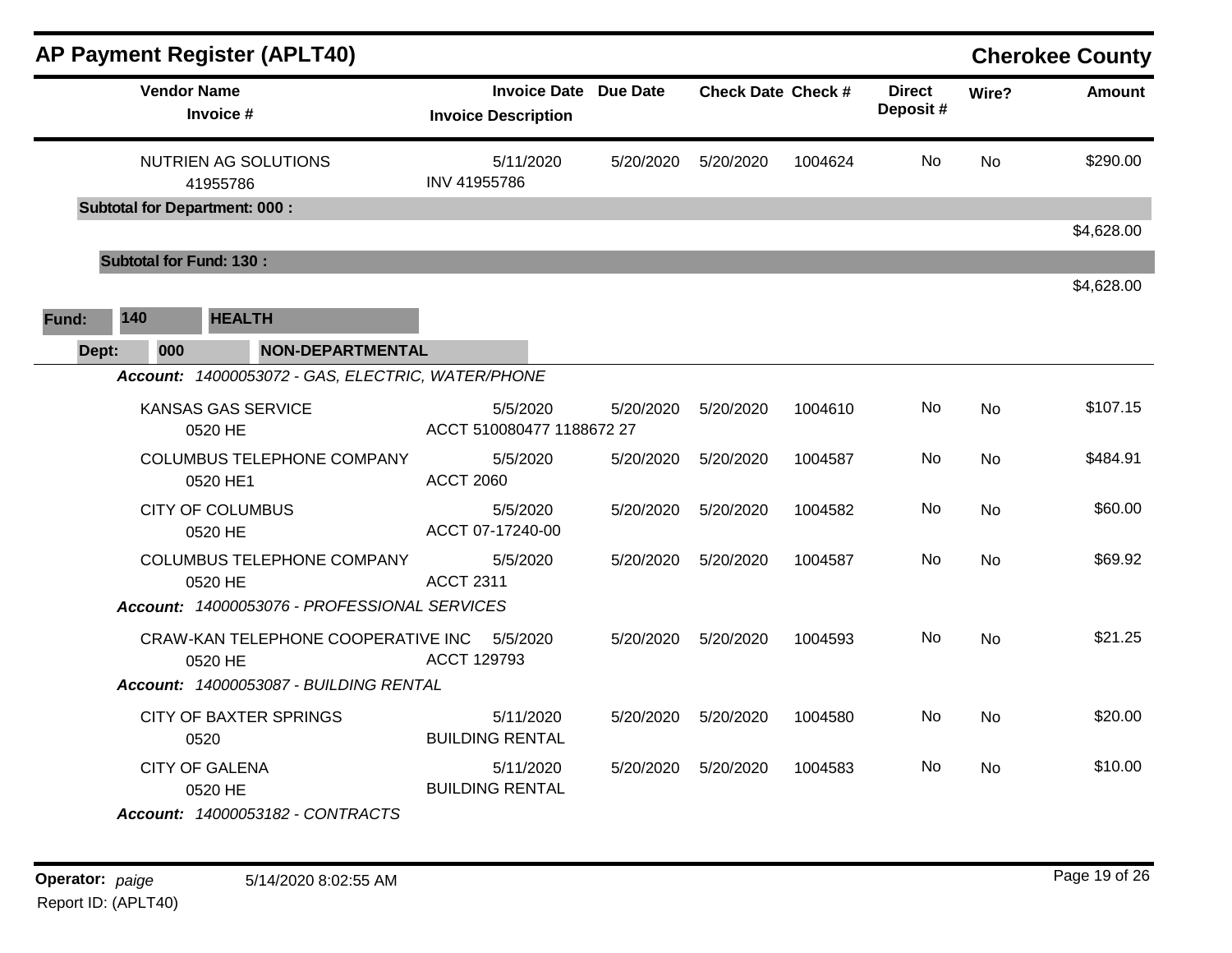|     |                                                                                                                                                                                                                                                                                                                                                                                                                                                       |                                                                                                                                                                          |                                                                                                                                    |                                                          |           |                           |           | <b>Cherokee County</b> |
|-----|-------------------------------------------------------------------------------------------------------------------------------------------------------------------------------------------------------------------------------------------------------------------------------------------------------------------------------------------------------------------------------------------------------------------------------------------------------|--------------------------------------------------------------------------------------------------------------------------------------------------------------------------|------------------------------------------------------------------------------------------------------------------------------------|----------------------------------------------------------|-----------|---------------------------|-----------|------------------------|
|     |                                                                                                                                                                                                                                                                                                                                                                                                                                                       | <b>Invoice Date</b>                                                                                                                                                      | <b>Due Date</b>                                                                                                                    |                                                          |           | <b>Direct</b><br>Deposit# | Wire?     | <b>Amount</b>          |
|     |                                                                                                                                                                                                                                                                                                                                                                                                                                                       | 5/11/2020                                                                                                                                                                | 5/20/2020                                                                                                                          | 5/20/2020                                                | 1004613   | No                        | <b>No</b> | \$100.00               |
|     |                                                                                                                                                                                                                                                                                                                                                                                                                                                       | 5/5/2020                                                                                                                                                                 | 5/20/2020                                                                                                                          | 5/20/2020                                                | 1004592   | No.                       | No        | \$64.00                |
|     |                                                                                                                                                                                                                                                                                                                                                                                                                                                       |                                                                                                                                                                          |                                                                                                                                    |                                                          |           |                           |           |                        |
|     |                                                                                                                                                                                                                                                                                                                                                                                                                                                       |                                                                                                                                                                          |                                                                                                                                    |                                                          |           |                           |           | \$937.23               |
|     |                                                                                                                                                                                                                                                                                                                                                                                                                                                       |                                                                                                                                                                          |                                                                                                                                    |                                                          |           |                           |           | \$937.23               |
| 190 |                                                                                                                                                                                                                                                                                                                                                                                                                                                       |                                                                                                                                                                          |                                                                                                                                    |                                                          |           |                           |           |                        |
| 000 |                                                                                                                                                                                                                                                                                                                                                                                                                                                       |                                                                                                                                                                          |                                                                                                                                    |                                                          |           |                           |           |                        |
|     |                                                                                                                                                                                                                                                                                                                                                                                                                                                       |                                                                                                                                                                          |                                                                                                                                    |                                                          |           |                           |           |                        |
|     | 157-14                                                                                                                                                                                                                                                                                                                                                                                                                                                | 5/4/2020                                                                                                                                                                 | 5/20/2020                                                                                                                          | 5/20/2020                                                | 1004612   | No                        | No        | \$2,000.00             |
|     |                                                                                                                                                                                                                                                                                                                                                                                                                                                       |                                                                                                                                                                          |                                                                                                                                    |                                                          |           |                           |           |                        |
|     |                                                                                                                                                                                                                                                                                                                                                                                                                                                       |                                                                                                                                                                          |                                                                                                                                    |                                                          |           |                           |           | \$2,000.00             |
|     |                                                                                                                                                                                                                                                                                                                                                                                                                                                       |                                                                                                                                                                          |                                                                                                                                    |                                                          |           |                           |           |                        |
| 224 |                                                                                                                                                                                                                                                                                                                                                                                                                                                       |                                                                                                                                                                          |                                                                                                                                    |                                                          |           |                           |           | \$2,000.00             |
| 000 |                                                                                                                                                                                                                                                                                                                                                                                                                                                       |                                                                                                                                                                          |                                                                                                                                    |                                                          |           |                           |           |                        |
|     |                                                                                                                                                                                                                                                                                                                                                                                                                                                       |                                                                                                                                                                          |                                                                                                                                    |                                                          |           |                           |           |                        |
|     |                                                                                                                                                                                                                                                                                                                                                                                                                                                       | 5/7/2020                                                                                                                                                                 | 5/20/2020                                                                                                                          | 5/20/2020                                                | 1004644   | No.                       | No        | \$973.75               |
|     |                                                                                                                                                                                                                                                                                                                                                                                                                                                       | 5/7/2020                                                                                                                                                                 |                                                                                                                                    | 5/20/2020                                                | 1004575   | No                        | No        | \$476.00               |
|     |                                                                                                                                                                                                                                                                                                                                                                                                                                                       |                                                                                                                                                                          | 5/20/2020                                                                                                                          | 5/20/2020                                                | 1004593   | No                        | No        | \$98.00                |
|     | AP Payment Register (APLT40)<br><b>Vendor Name</b><br>Invoice #<br><b>MANZER FAMILY MEDICINE</b><br>0520<br>CRAWFORD COUNTY HEALTH DEPT<br>0520<br><b>Subtotal for Department: 000:</b><br><b>Subtotal for Fund: 140:</b><br><b>SPECIAL BRIDGE BUILDIN</b><br>157-14 BRIDGE<br><b>Subtotal for Department: 000:</b><br><b>Subtotal for Fund: 190:</b><br><b>CHEROKEE COUNTY 911</b><br>UR SOLUTIONS<br>20200405<br><b>CENTURYLINK</b><br>0520<br>0520 | <b>NON-DEPARTMENTAL</b><br>Account: 19000053089 - OTHER CONTRACTUAL<br>KDOT- BUREAU OF LOCAL PROJECTS<br><b>NON-DEPARTMENTAL</b><br>Account: 22400053300 - MISC PAID OUT | <b>Invoice Description</b><br>INV 20200405<br>ACCT 313409961<br>CRAW-KAN TELEPHONE COOPERATIVE INC 5/7/2020<br>INV 1818SZ10901.047 | <b>CONTRACTED SERVICES</b><br><b>CONTRACTED SERVICES</b> | 5/20/2020 | <b>Check Date Check #</b> |           |                        |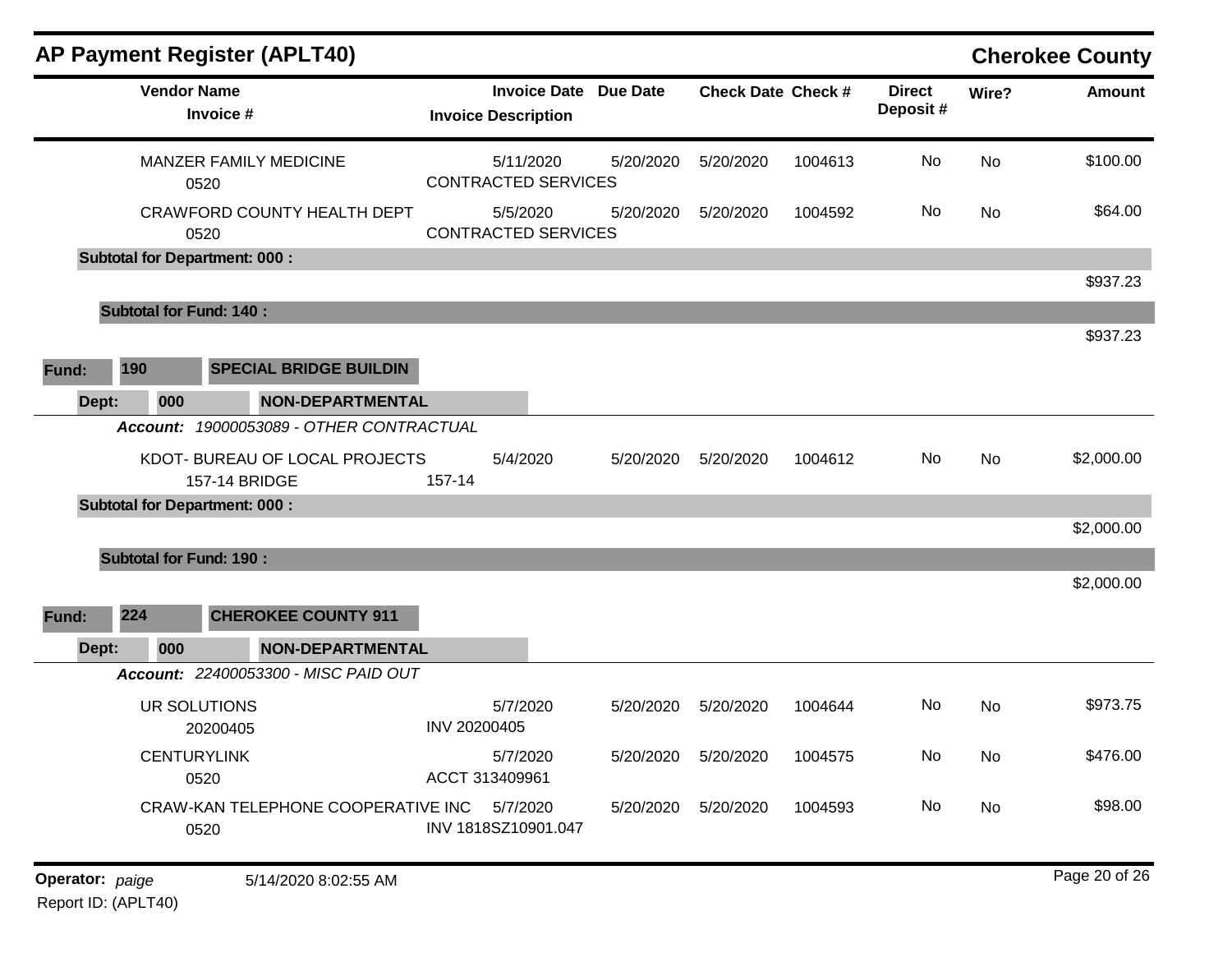|                 | <b>AP Payment Register (APLT40)</b><br><b>Cherokee County</b> |                                                 |                                                            |           |                           |         |                           |           |               |  |
|-----------------|---------------------------------------------------------------|-------------------------------------------------|------------------------------------------------------------|-----------|---------------------------|---------|---------------------------|-----------|---------------|--|
|                 |                                                               | <b>Vendor Name</b><br>Invoice #                 | <b>Invoice Date Due Date</b><br><b>Invoice Description</b> |           | <b>Check Date Check #</b> |         | <b>Direct</b><br>Deposit# | Wire?     | <b>Amount</b> |  |
|                 |                                                               | <b>Subtotal for Department: 000:</b>            |                                                            |           |                           |         |                           |           | \$1,547.75    |  |
|                 | <b>Subtotal for Fund: 224:</b>                                |                                                 |                                                            |           |                           |         |                           |           |               |  |
|                 |                                                               |                                                 |                                                            |           |                           |         |                           |           | \$1,547.75    |  |
| Fund:           | 230                                                           | <b>APPRAISER COSTS</b>                          |                                                            |           |                           |         |                           |           |               |  |
| Dept:           | 000                                                           | NON-DEPARTMENTAL                                |                                                            |           |                           |         |                           |           |               |  |
|                 |                                                               | Account: 23000053021 - PRINTING/OFFICE SUPPLIES |                                                            |           |                           |         |                           |           |               |  |
|                 | <b>COMMERCE BANK</b><br>0520 APP                              |                                                 | 5/6/2020<br>ACCT 0000-3163-7697                            | 5/20/2020 | 5/20/2020                 | 1004588 | No                        | <b>No</b> | \$92.99       |  |
|                 | QUILL CORPORATION<br>6497405                                  |                                                 | 5/4/2020<br>INV 6497405                                    | 5/20/2020 | 5/20/2020                 | 1004629 | No                        | No        | \$107.94      |  |
|                 |                                                               | QUILL CORPORATION<br>6506141                    | 5/4/2020<br>INV 6506141                                    | 5/20/2020 | 5/20/2020                 | 1004629 | No                        | <b>No</b> | \$17.49       |  |
|                 |                                                               | Account: 23000053029 - MISC SUPPLIES            |                                                            |           |                           |         |                           |           |               |  |
|                 |                                                               | <b>COMMERCE BANK</b><br>0520 AP                 | 5/6/2020<br>ACCT 0000-8660-5508                            | 5/20/2020 | 5/20/2020                 | 1004588 | No                        | <b>No</b> | \$39.20       |  |
|                 |                                                               | Account: 23000053075 - DUES/SUBSCRIPTIONS       |                                                            |           |                           |         |                           |           |               |  |
|                 |                                                               | <b>SUMNERONE</b><br>2517380                     | 5/4/2020<br>INV 2517380                                    | 5/20/2020 | 5/20/2020                 | 1004638 | No                        | No        | \$98.46       |  |
|                 |                                                               | <b>Subtotal for Department: 000:</b>            |                                                            |           |                           |         |                           |           |               |  |
|                 |                                                               |                                                 |                                                            |           |                           |         |                           |           | \$356.08      |  |
|                 | <b>Subtotal for Fund: 230:</b>                                |                                                 |                                                            |           |                           |         |                           |           | \$356.08      |  |
| Fund:           | 260                                                           | <b>EMPLOYEE BENEFITS</b>                        |                                                            |           |                           |         |                           |           |               |  |
| Dept:           | 000                                                           | <b>NON-DEPARTMENTAL</b>                         |                                                            |           |                           |         |                           |           |               |  |
|                 |                                                               | Account: 26000053215 - MERITAIN HEALTH          |                                                            |           |                           |         |                           |           |               |  |
| Operator: paige |                                                               | 5/14/2020 8:02:55 AM                            |                                                            |           |                           |         |                           |           | Page 21 of 26 |  |

Report ID: (APLT40)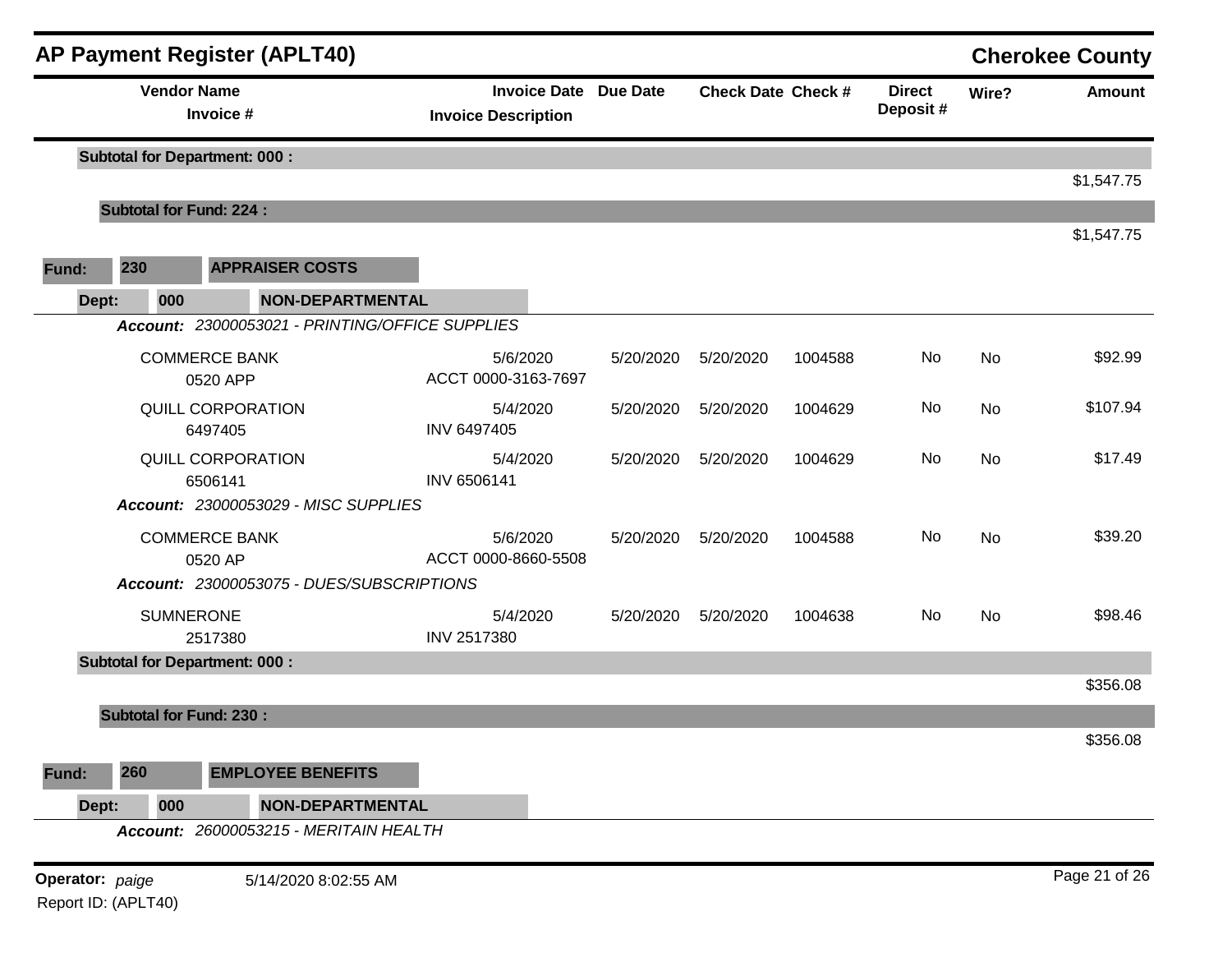|       |                                             |                    | <b>AP Payment Register (APLT40)</b>    |                                                            |           |                           |         |                           |           | <b>Cherokee County</b> |
|-------|---------------------------------------------|--------------------|----------------------------------------|------------------------------------------------------------|-----------|---------------------------|---------|---------------------------|-----------|------------------------|
|       |                                             | <b>Vendor Name</b> | Invoice #                              | <b>Invoice Date Due Date</b><br><b>Invoice Description</b> |           | <b>Check Date Check #</b> |         | <b>Direct</b><br>Deposit# | Wire?     | <b>Amount</b>          |
|       |                                             |                    | <b>MERITAIN HEALTH</b><br>0520         | 5/12/2020<br>GROUP 02438, CHEROKEE CO, JUNE                | 5/20/2020 | 5/20/2020                 | 1004616 | No                        | <b>No</b> | \$55,201.63            |
|       |                                             |                    | <b>BETHA K ELLIOTT</b><br>0520         | 5/4/2020<br>REIMB/DIFFERENCE ON INSURANCE                  |           | 5/20/2020  5/20/2020      | 1004571 | No                        | <b>No</b> | \$133.11               |
|       |                                             |                    | <b>Subtotal for Department: 000:</b>   |                                                            |           |                           |         |                           |           |                        |
|       |                                             |                    |                                        |                                                            |           |                           |         |                           |           | \$55,334.74            |
|       |                                             |                    | <b>Subtotal for Fund: 260:</b>         |                                                            |           |                           |         |                           |           |                        |
|       |                                             |                    |                                        |                                                            |           |                           |         |                           |           | \$55,334.74            |
| Fund: | 300                                         |                    | <b>SERVICE FOR ELDERLY</b>             |                                                            |           |                           |         |                           |           |                        |
|       | Dept:                                       | 000                | <b>NON-DEPARTMENTAL</b>                |                                                            |           |                           |         |                           |           |                        |
|       | Account: 30000053072 - GAS, ELECTRIC, WATER |                    |                                        |                                                            |           |                           |         |                           |           |                        |
|       |                                             |                    | KANSAS GAS SERVICE<br>0520 EL1         | 4/30/2020<br>ACCT 512076592 1191351 09                     | 5/20/2020 | 5/20/2020                 | 1004610 | No.                       | No        | \$63.51                |
|       |                                             |                    | <b>KANSAS GAS SERVICE</b><br>0520 EL2  | 5/1/2020<br>ACCT 510074383 1179346 45                      | 5/20/2020 | 5/20/2020                 | 1004610 | No                        | <b>No</b> | \$65.86                |
|       |                                             |                    | <b>KANSAS GAS SERVICE</b><br>0520 EL   | 4/30/2020<br>ACCT 510724504 2014982 18                     | 5/20/2020 | 5/20/2020                 | 1004610 | No.                       | No        | \$45.05                |
|       |                                             |                    | <b>CITY OF COLUMBUS</b><br>0520        | 5/1/2020<br>ACCT 07-48820-01                               | 5/20/2020 | 5/20/2020                 | 1004582 | No.                       | No        | \$55.56                |
|       | <b>KANSAS GAS SERVICE</b><br>0520           |                    | 4/30/2020<br>ACCT 510020083 1175382 00 | 5/20/2020                                                  | 5/20/2020 | 1004610                   | No      | No                        | \$62.24   |                        |
|       | <b>CITY OF GALENA</b><br>0520               |                    | 5/5/2020<br>ACCT 10006000              | 5/20/2020                                                  | 5/20/2020 | 1004583                   | No.     | <b>No</b>                 | \$82.37   |                        |
|       |                                             |                    | Account: 30000053074 - TELEPHONE BILLS |                                                            |           |                           |         |                           |           |                        |
|       |                                             | <b>CENTURYLINK</b> | 0520 EL                                | 5/11/2020<br>ACCT 313571296                                | 5/20/2020 | 5/20/2020                 | 1004575 | No.                       | No        | \$76.98                |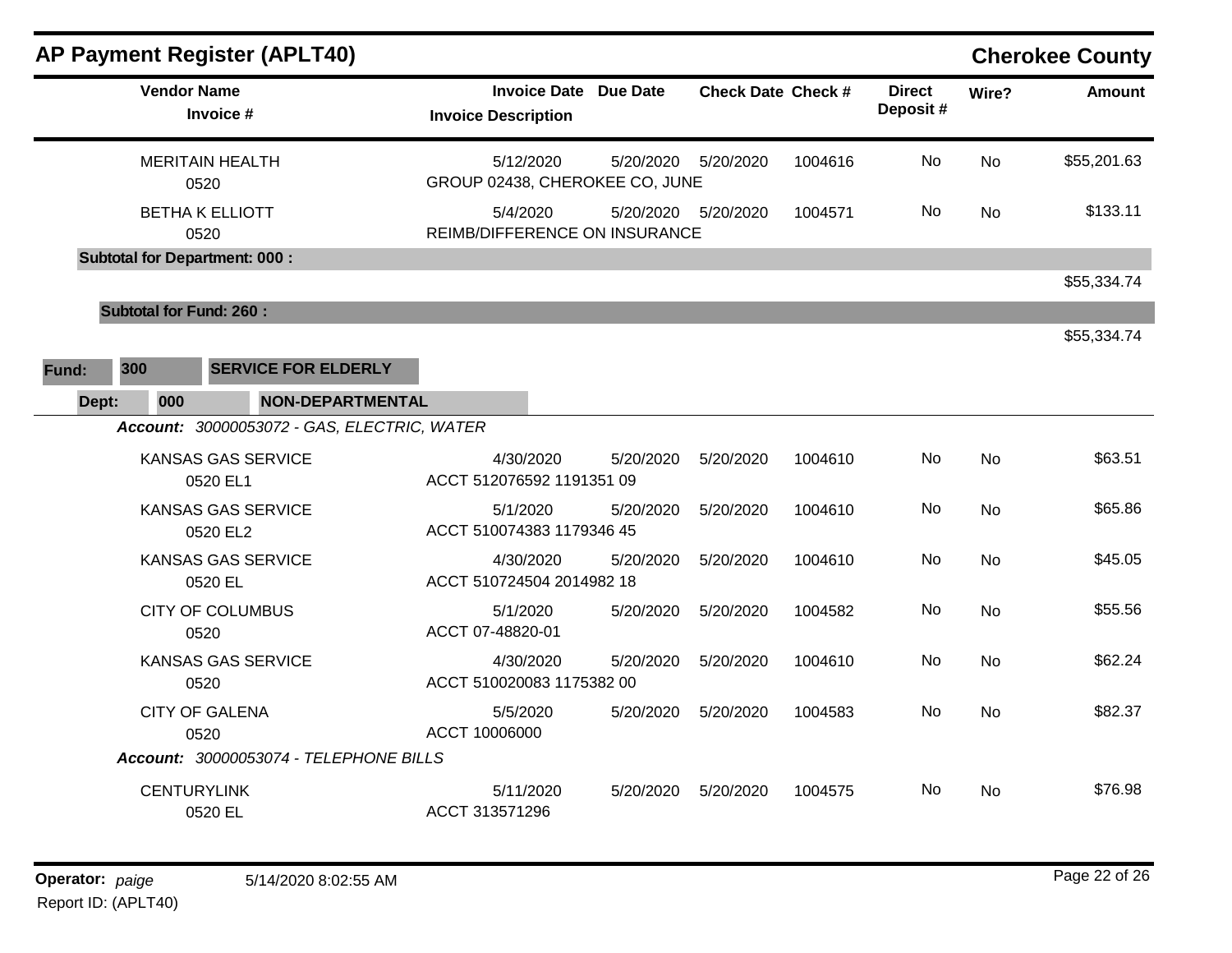|              | <b>AP Payment Register (APLT40)</b>                             |                                                   |           |                           |         |                           |           | <b>Cherokee County</b> |
|--------------|-----------------------------------------------------------------|---------------------------------------------------|-----------|---------------------------|---------|---------------------------|-----------|------------------------|
|              | <b>Vendor Name</b><br>Invoice #                                 | <b>Invoice Date</b><br><b>Invoice Description</b> | Due Date  | <b>Check Date Check #</b> |         | <b>Direct</b><br>Deposit# | Wire?     | <b>Amount</b>          |
|              | <b>CENTURYLINK</b><br>0520                                      | 5/1/2020<br>ACCT 320497874                        | 5/20/2020 | 5/20/2020                 | 1004574 | No.                       | <b>No</b> | \$16.26                |
|              | <b>CENTURYLINK</b><br>0520 EL1                                  | 5/11/2020<br>ACCT 313355170                       | 5/20/2020 | 5/20/2020                 | 1004575 | No                        | <b>No</b> | \$90.10                |
|              | <b>CENTURYLINK</b><br>0520 EL                                   | 5/1/2020<br>ACCT 320494722                        | 5/20/2020 | 5/20/2020                 | 1004574 | No.                       | <b>No</b> | \$16.26                |
|              | <b>Subtotal for Department: 000:</b>                            |                                                   |           |                           |         |                           |           |                        |
|              |                                                                 |                                                   |           |                           |         |                           |           | \$574.19               |
|              | <b>Subtotal for Fund: 300:</b>                                  |                                                   |           |                           |         |                           |           |                        |
|              |                                                                 |                                                   |           |                           |         |                           |           | \$574.19               |
| 304<br>Fund: | <b>SPIDER PROGRAM</b>                                           |                                                   |           |                           |         |                           |           |                        |
| Dept:        | 000<br>NON-DEPARTMENTAL                                         |                                                   |           |                           |         |                           |           |                        |
|              | Account: 30400053300 - MISC PAID OUT                            |                                                   |           |                           |         |                           |           |                        |
|              | BROOKS-JEFFREY MARKETING, INC<br>192635                         | 4/30/2020<br><b>INV 192635</b>                    | 5/20/2020 | 5/20/2020                 | 1004572 | No.                       | No        | \$208.23               |
|              | <b>Subtotal for Department: 000:</b>                            |                                                   |           |                           |         |                           |           |                        |
|              |                                                                 |                                                   |           |                           |         |                           |           | \$208.23               |
|              | <b>Subtotal for Fund: 304:</b>                                  |                                                   |           |                           |         |                           |           |                        |
|              |                                                                 |                                                   |           |                           |         |                           |           | \$208.23               |
| 330<br>Fund: | <b>SEWER DISTRICT#1 OPER</b>                                    |                                                   |           |                           |         |                           |           |                        |
| Dept:        | 000<br><b>NON-DEPARTMENTAL</b>                                  |                                                   |           |                           |         |                           |           |                        |
|              | Account: 33000053072 - GAS, ELECTRIC, WATER                     |                                                   |           |                           |         |                           |           |                        |
|              | <b>EMPIRE DISTRICT ELECTRIC COMPANY</b><br>866807-56-3 SEWER 12 | 4/30/2020<br>ACCT #866807-56-3                    | 5/20/2020 | 5/20/2020                 | 1004596 | No                        | <b>No</b> | \$204.24               |
|              | EMPIRE DISTRICT ELECTRIC COMPANY<br>535793-78-0 SEWER 9         | 4/28/2020<br>ACCT #535793-78-0                    | 5/20/2020 | 5/20/2020                 | 1004596 | No                        | <b>No</b> | \$22.33                |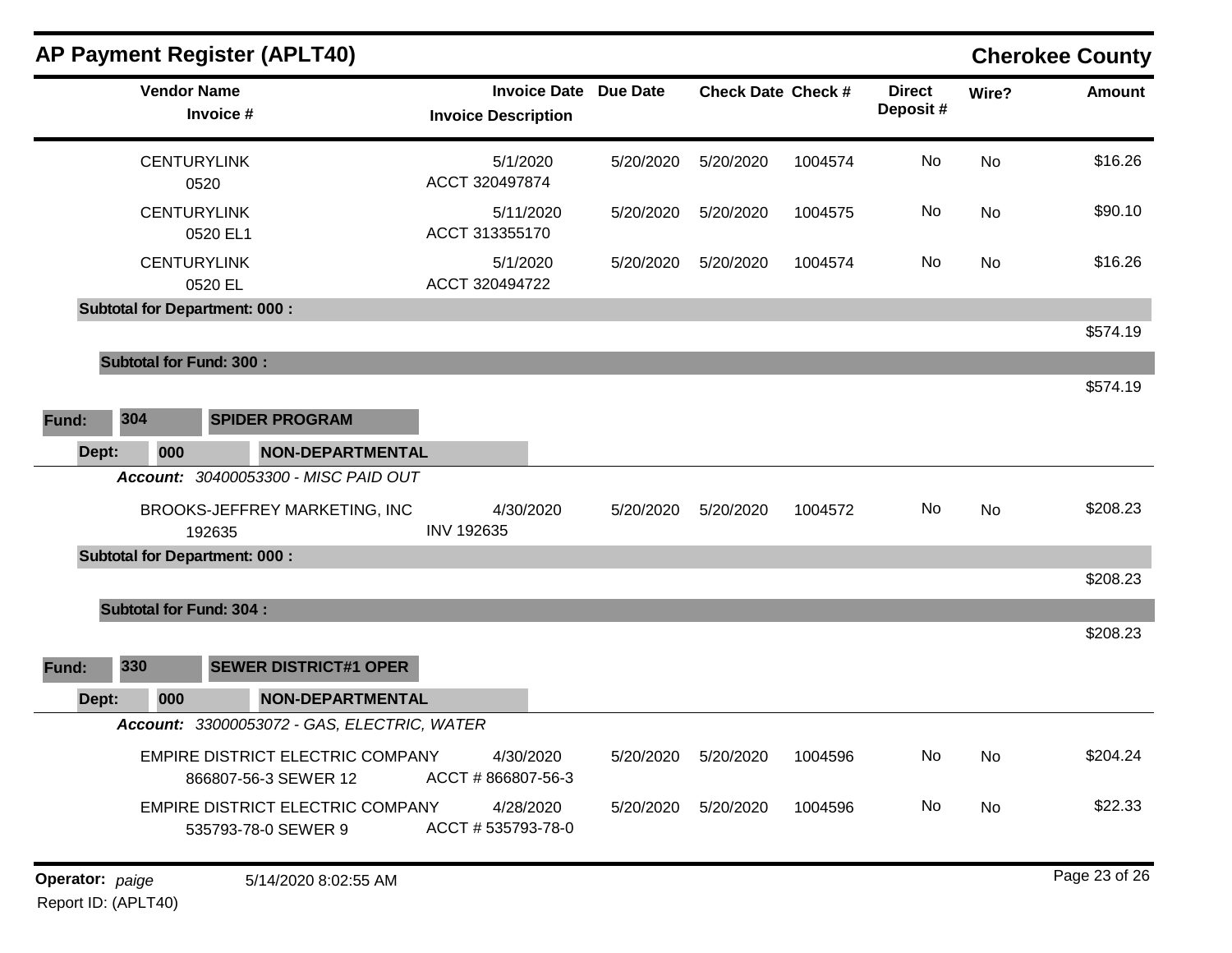|       |                    | <b>AP Payment Register (APLT40)</b>                             |                                                   |                 |                           |         |                           |           | <b>Cherokee County</b> |
|-------|--------------------|-----------------------------------------------------------------|---------------------------------------------------|-----------------|---------------------------|---------|---------------------------|-----------|------------------------|
|       | <b>Vendor Name</b> | Invoice #                                                       | <b>Invoice Date</b><br><b>Invoice Description</b> | <b>Due Date</b> | <b>Check Date Check #</b> |         | <b>Direct</b><br>Deposit# | Wire?     | <b>Amount</b>          |
|       |                    | <b>EMPIRE DISTRICT ELECTRIC COMPANY</b><br>547731-85-1 SEWER 10 | 4/28/2020<br>ACCT #547731-85-1                    | 5/20/2020       | 5/20/2020                 | 1004596 | No.                       | <b>No</b> | \$819.33               |
|       |                    | <b>EMPIRE DISTRICT ELECTRIC COMPANY</b><br>487490-67-4 SEWER 9  | 4/28/2020<br>ACCT #487490-67-4                    | 5/20/2020       | 5/20/2020                 | 1004596 | No                        | No        | \$40.82                |
|       |                    | <b>EMPIRE DISTRICT ELECTRIC COMPANY</b><br>059522-21-9 SEWER 9  | 4/28/2020<br>ACCT # 059522-21-9                   | 5/20/2020       | 5/20/2020                 | 1004596 | No                        | <b>No</b> | \$93.81                |
|       |                    | EMPIRE DISTRICT ELECTRIC COMPANY<br>369339-68-4 SEWER 9         | 4/29/2020<br>ACCT #369339-68-4                    | 5/20/2020       | 5/20/2020                 | 1004596 | No                        | No        | \$109.03               |
|       |                    | Account: 33000053089 - OTHER CONTRACTUAL                        |                                                   |                 |                           |         |                           |           |                        |
|       |                    | PACE ANALYTICAL<br>2060104858 SEWER                             | 5/7/2020<br>INV #2060104858                       | 5/20/2020       | 5/20/2020                 | 1004626 | <b>No</b>                 | <b>No</b> | \$305.00               |
|       |                    | <b>Subtotal for Department: 000:</b>                            |                                                   |                 |                           |         |                           |           |                        |
|       |                    |                                                                 |                                                   |                 |                           |         |                           |           | \$1,594.56             |
|       |                    | <b>Subtotal for Fund: 330:</b>                                  |                                                   |                 |                           |         |                           |           |                        |
|       |                    |                                                                 |                                                   |                 |                           |         |                           |           | \$1,594.56             |
| Fund: | 450                | <b>TOURISM &amp; CONVENTION</b>                                 |                                                   |                 |                           |         |                           |           |                        |
| Dept: | 000                | <b>NON-DEPARTMENTAL</b>                                         |                                                   |                 |                           |         |                           |           |                        |
|       |                    | Account: 45000053300 - MISC PAID OUT                            |                                                   |                 |                           |         |                           |           |                        |
|       |                    | CHEROKEE COUNTY TOURISM GRANT PRO<br>0520                       | 5/6/2020<br><b>GUEST TAX DISTRIBUTION</b>         | 5/20/2020       | 5/20/2020                 | 1004576 | No                        | No        | \$263.22               |
|       |                    | <b>COLUMBUS CHAMBER OF COMMERCE</b><br>0520                     | 5/6/2020<br><b>GUEST TAX DISTRIBUTION</b>         | 5/20/2020       | 5/20/2020                 | 1004585 | No                        | <b>No</b> | \$394.83               |
|       |                    | BAXTER SPRINGS CHAMBER OF COMMERC<br>0520                       | 5/6/2020<br><b>GUEST TAX DISTRIBUTION</b>         | 5/20/2020       | 5/20/2020                 | 1004570 | No.                       | No        | \$394.82               |
|       |                    | <b>Subtotal for Department: 000:</b>                            |                                                   |                 |                           |         |                           |           |                        |
|       |                    |                                                                 |                                                   |                 |                           |         |                           |           | \$1,052.87             |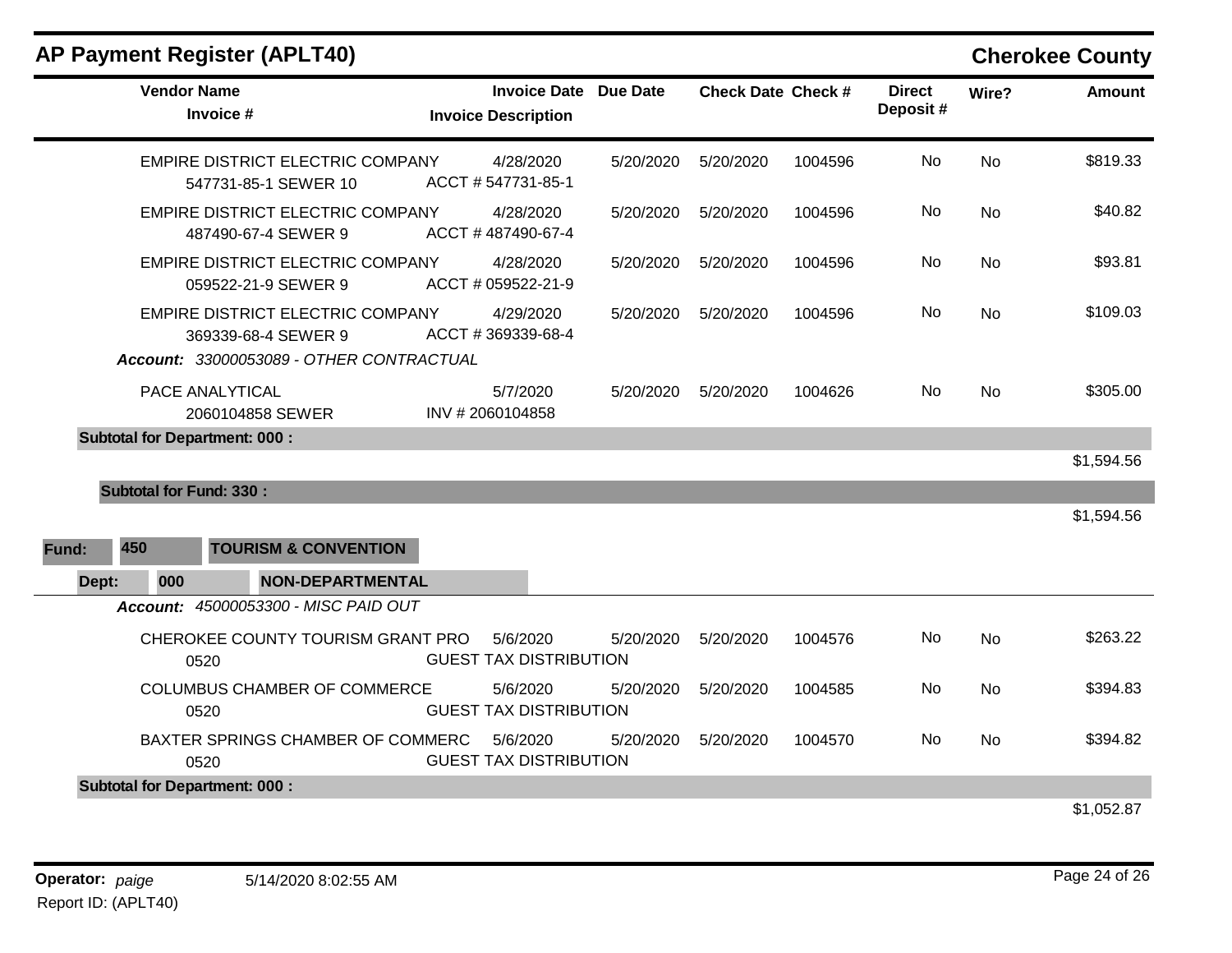| AP Payment Register (APLT40)    |                                                            |                                   |                           | <b>Cherokee County</b> |               |
|---------------------------------|------------------------------------------------------------|-----------------------------------|---------------------------|------------------------|---------------|
| <b>Vendor Name</b><br>Invoice # | <b>Invoice Date Due Date</b><br><b>Invoice Description</b> | <b>Check Date Check #</b>         | <b>Direct</b><br>Deposit# | Wire?                  | <b>Amount</b> |
| <b>Subtotal for Fund: 450:</b>  |                                                            |                                   |                           |                        |               |
|                                 |                                                            |                                   |                           |                        | \$1,052.87    |
|                                 |                                                            | Total for Bank 1 Account 1120298: |                           |                        | \$169,314.30  |
|                                 |                                                            | ***** Total Invoices Paid:        |                           |                        | \$169,314.30  |